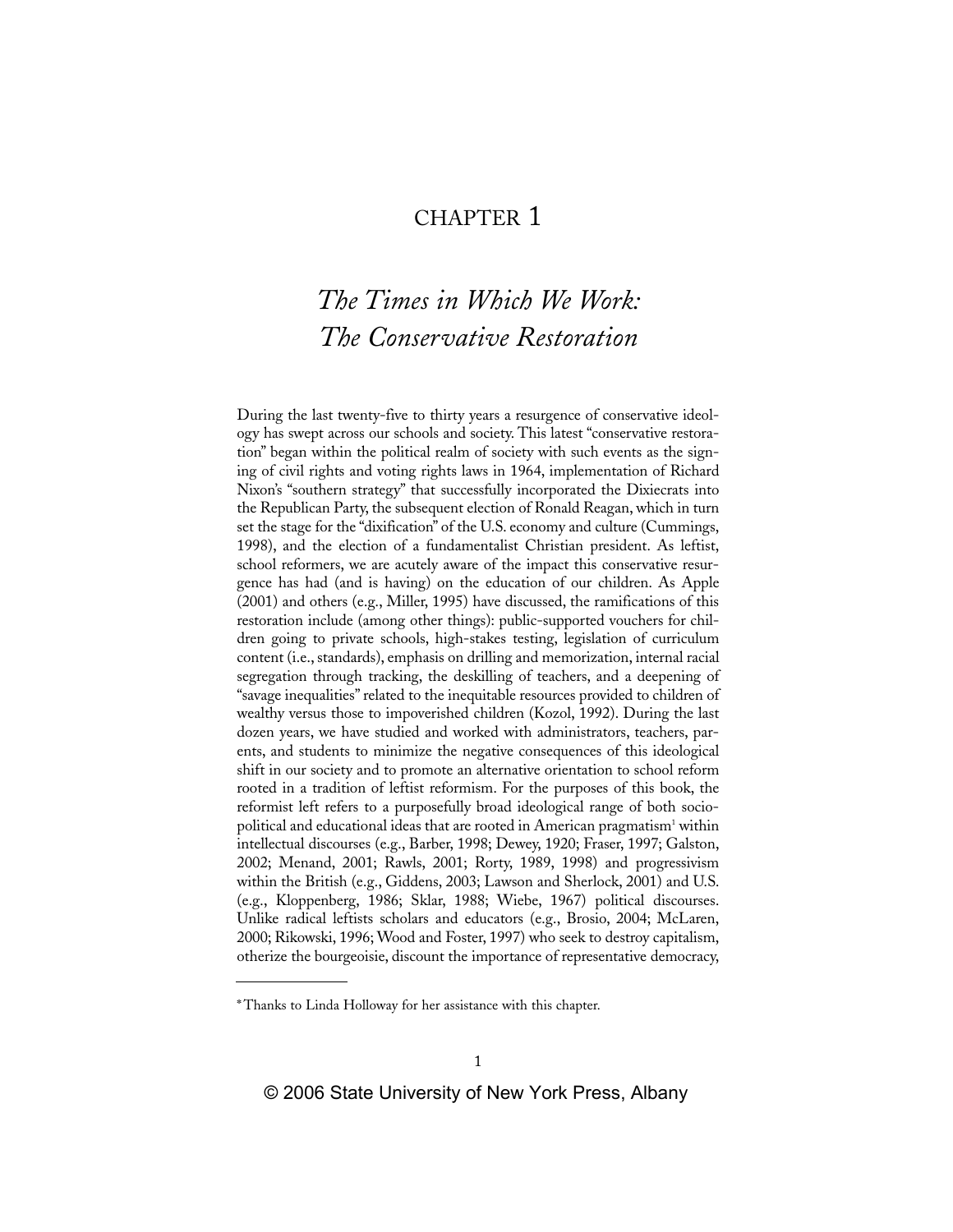and have an unfortunate tendency to blame the United States for nearly every problem in the world today, reform leftists seek to authentically alter the institutions and ideology that we have inherited from our ancestors, to substantively address the numerous "problems of (wo)men" (Dewey, 1946 [1929]) found within the various realms or spheres of our society (e.g., economic, political, media, religious, educational, military), and promote reciprocal and equitable international relationships with other societies that currently exist upon this planet we share. Aronson (1992, p. 38) noted that despite its ideological nuances, reform leftists have been drawn together

around four rubrics: (a) we have sought greater equality and human dignity; (b) we have struggled for expanding and deepening the meanings of democracy; (c) we have been a force for social responsibility and solidarity; and (d) we have sought the expansion of and realization of human rights.

Reform leftists in the United States have been associated with attempts to make our democracy more inclusive, advocate for those who are economically marginalized, foster greater awareness of and respect for all citizens and their diverse ancestral heritages, promote policies of equitable access to traditionally powerful realms of our society (e.g., government, business, media services, religion, education), advocate for the secularization of public life, support the development of a prosperous and ecologically sustainable economy, defend individual rights and privacy, and speak out against colonialism and imperialism. Rorty (1989, p. xv), borrowing from the thinking of Judith Shklar, puts it succinctly where he states that reform leftists "are the people who think that cruelty is the worst thing we [humans] do." He goes on to suggest that humiliation is the ultimate cruelty, and notes the importance reform leftists have given to the ideals of universal, human dignity. In particular, reform leftists have been at the forefront of calling attention to and resisting all forms of "otherization" that occur within a given polity.2

Just prior to the conservative restoration, several progressive educational critiques, practices, and policies gained momentum in the United States. During the 1960s and 1970s, books such as *Compulsory Mis-education* (Goodman, 1964), *36 Children* (Kohl, 1967), *Death at an Early Age* (Kozol, 1967), *Crisis in the Classroom* (Silberman, 1970), *How Children Learn* (Holt, 1967), and *Teaching as a Subversive Activity* (Postman and Weingartner, 1969) among others called attention to the dismal state of intellectual activity, racism, and humiliation found within many of our schools (particularly those located in high poverty areas), and offered ideas to make the education of *all* our children (regardless of their wealth, ancestral heritage, or academic talents) and their teachers more personally meaningful, culturally relevant, politically sensitive, inclusive, and intellectually stimulating.

However, these ideas, concerns, and efforts were significantly curtailed after the publication of *A Nation at Risk*. As Berlinger and Biddle (1995)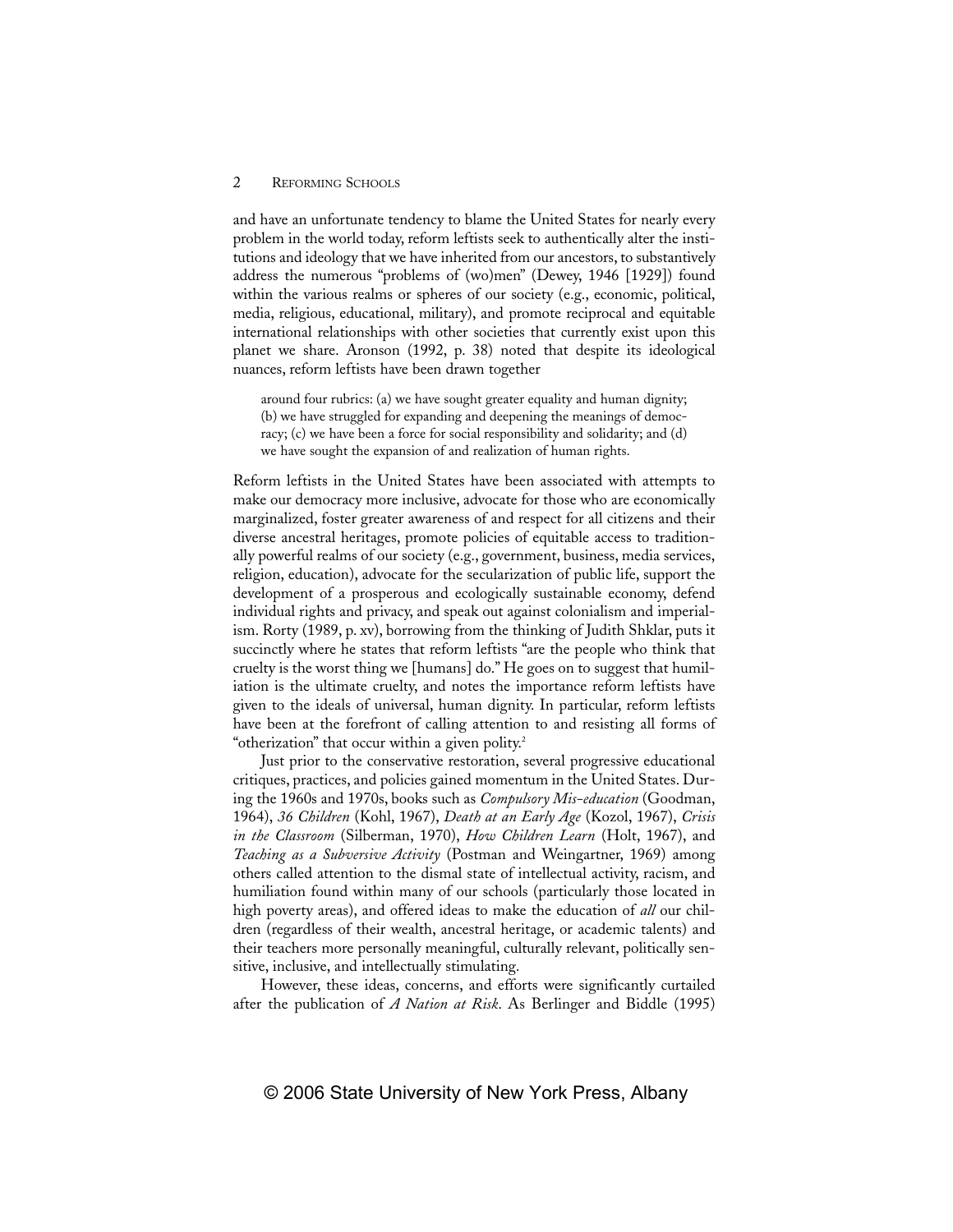cogently point out, in spite of the fact that this report was filled with misinformation, inaccurate analyses, and war-like jargon pointed against teachers who had little to do with the most significant failings of schools at the time, it initiated a twenty-plus-year conservative attack on progressive efforts to educate the children of our nation. Although the conservative restoration significantly reversed the public orientation towards the schooling of our children, it has not put the efforts of many leftist educators, scholars, and other cultural workers to a complete halt. How have we, as leftist school reformers, struggled to improve the education of our children in light of this conservative resurgence in our society and schools? How have we worked with individual schools, as well as with groups of teachers, parents, administrators, and others from around the country to resist the ramifications of the now fully established conservative schooling of our children and foster progressive ideas and practices in light of the right's current power in this country?

In response to these questions, this book will present an analytical portrayal of our work at the Harmony Education Center (HEC). HEC was founded in 1990 as a collaboration between Harmony School (Goodman, 1992), an independent school created in 1974 (see chapter 2), and Indiana University. However, prior to describing this center in more detail and analytically exploring its work, we believe it necessary to examine more fully, as the chapter's title suggests, the times in which we work. From our perspective, one of the major weaknesses of progressive citizens in our society is their lack of historical understanding. HEC was created within a particular understanding of the temporal landscape we inherited, and thus an explication of this understanding is valuable to other educators and critics who wish to comprehend "where we are coming from." In response, this chapter will first provide a brief review of the contemporary history from which this conservative restoration emerged during the last two decades of the twentieth century. Second, we utilize a significant variation of Marx's class analysis to provide one way of understanding why this restoration is currently so powerful within the United States. This analysis has furnished us with a useful lens through which we can comprehend the struggles facing leftist school reformers and educational scholars, today and in the future.

### THE CONSERVATIVE RESTORATION

Space does not allow for, nor is it necessary to present, a comprehensive review of the conservative ideology, policies, and practices that have swept our country during the last thirty years as others have already explored this phenomenon from several perspectives as it has been manifested within education and other realms of society (e.g., Apple, 2001; Barber, 1998; Blau, 1999; Brock, 2001; MacEwan, 1999; Shor, 1992; Sunstein, 1997; Wallerstein, 1995). Nevertheless,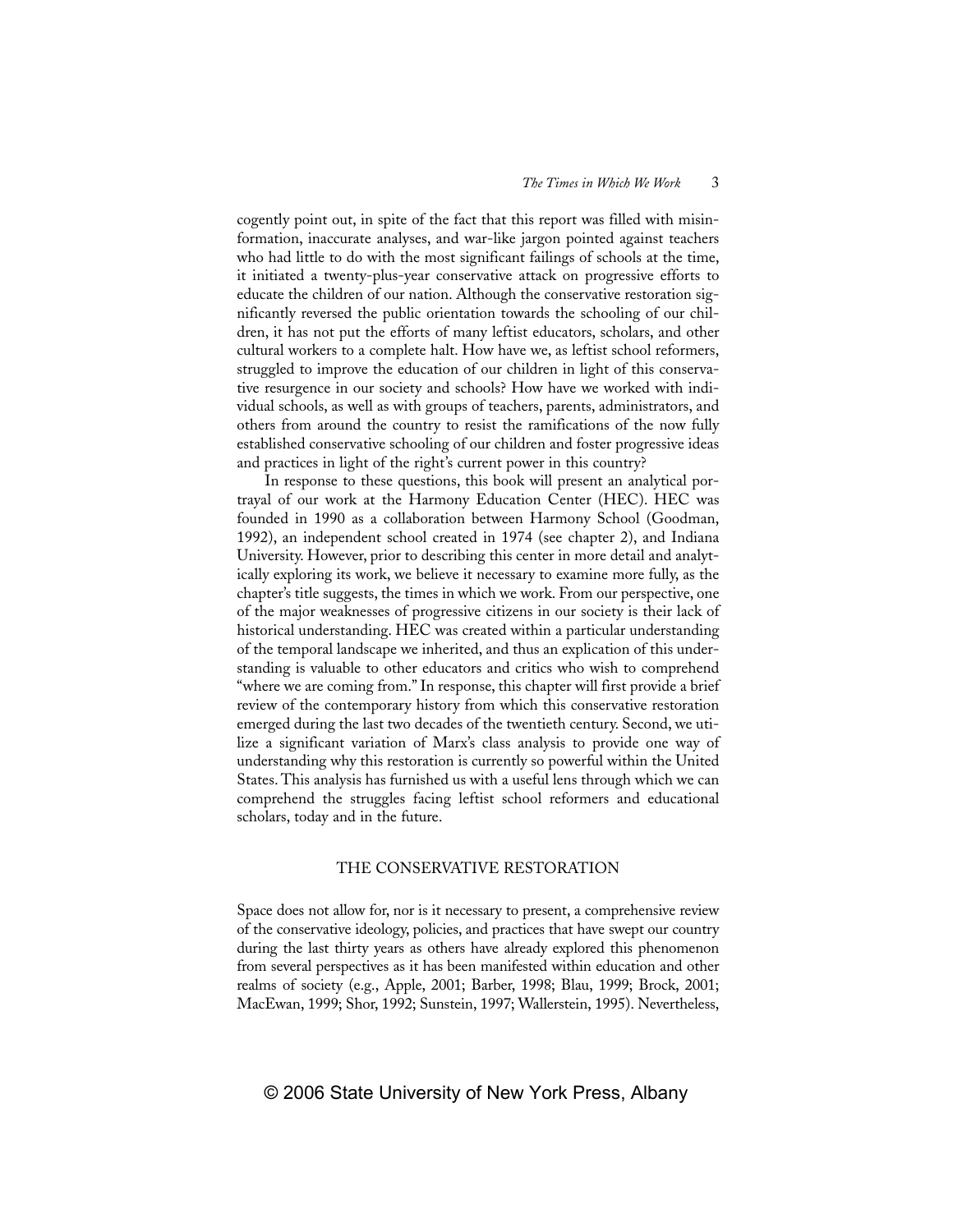in order to set the context of our analytical portrayal, it is useful to briefly explore this recent ideological phenomenon. We begin with a review of contemporary history, followed by an examination of the power that lies behind this conservative thinking in the United States, and a review of some of its educational ramifications.

# *Contemporary Historical Overview*

The United States has always been a relatively conservative nation. Its creation at the end of the eighteenth century represented the first effort in the West to establish a nation state solely in the tradition of what was then called European liberalism. As we have previously explored (Goodman, 1992), the United States is a nation deeply rooted in individualism, capitalism, and Christianity. However, as Cummings (1998) noted, throughout most of the twentieth century with the exception of the first conservative restoration that took place during the 1920s, this nation's deeply held commitment to classical liberalism began to erode. It is reasonable to trace this second conservative restoration that began in the latter part of the twentieth century, in part, to the relatively modest successes of this erosion brought about by various progressive campaigns. Throughout the last century, these leftist struggles made significant changes in a wide range of societal realms (e.g., economic, political, educational, media, military) of our country. Many of the benefits that emerged from this leftist agitation are unfortunately, today, taken for granted, which has left them vulnerable to successful attacks in our current socio-political climate. It is important to remember that prior to the twentieth century there was little or no government regulation over business, banking, or monetary activities (e.g., antimonopoly laws, Federal Reserve Board, Securities and Exchange Commission); recognition of or laws protecting labor unions (the vast majority of workers remained impoverished), regulation of weekly work hours (60-hour work weeks were common) or prohibitions of child labor; as well as public support for education; income assistance (e.g., social security, medicaid, medicare, minimum wage laws, welfare) or other forms of income redistribution such as a progressive income tax or estate taxes; not to mention more recent successful struggles for civil and gender rights, rights of personal privacy, freedom of information, and election reforms that modestly (and temporarily) minimize the corrupting influence of money in politics. In general, the twentieth century brought about a significant change in the social, economic, and political thinking of Americans, or what conservatives like to critique as the "era of big government" (Willis, 1999). Although relatively temperate by radical leftist standards, these alterations in the United States have been deeply troubling to conservatives who have, in the last three decades, successfully halted the leftist momentum of the nation. Their determination to regain their lost hegemony was given an unforseen augmentation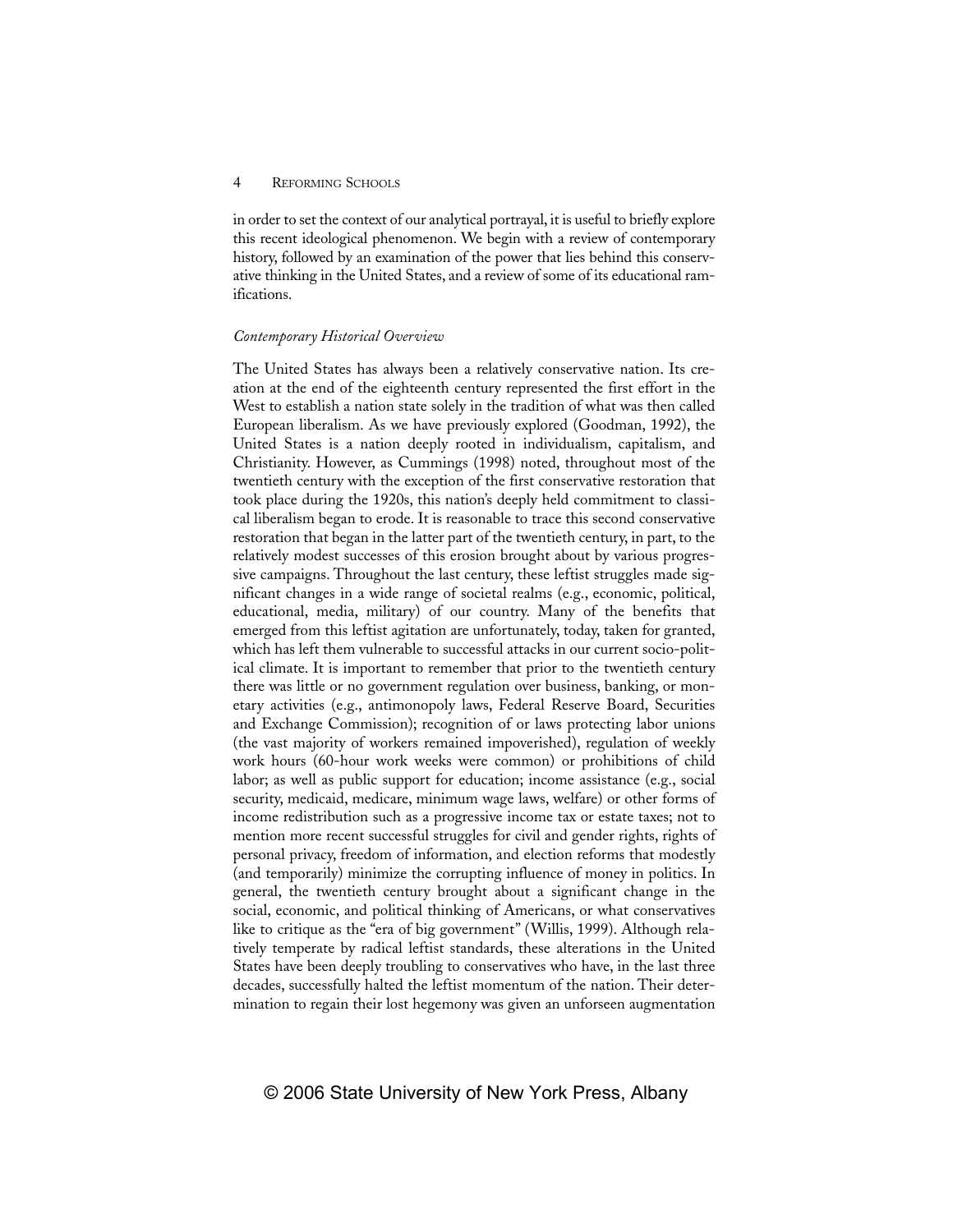by the radicalization of the left that took place in the United States (and other Western countries) during the 1960s and 1970s.

It is useful to remember that most of the leftist campaigns (e.g., the women's suffrage and liberation movements, the public education movement, the labor and antitrust movements, the civil rights movement, the ecology movement, the health and consumer safety movement, the antiwar movement) in the United States during the nineteenth and twentieth centuries presented their efforts within a context of the national narrative (e.g., Banaszak, 1996; Buechler, 2000; Fox, 1986; Gourley, 1999; Gottlieb, 2005; Himmelberg, 1994; Katz, 1968; Kessler-Harris, 2001; Le Blanc, 1999; Lichtenstein, 2002; Olson, 2001; Rosen, 2001; Schneirov, 1998; Sklar, 1988; Storrs, 2000). That is, prior to the late 1960s, these leftist movements were, for the most part, advocated within a discourse of improving the state of the union, or as the Constitution states, the promotion of the "general welfare" of the people. Specifically, these movements were generated within a national narrative of making the United States a more democratic, open, inclusive, prosperous, ecological, and socially just society. The goal was to improve upon, rather than destroy, the society as it existed. As several scholars have noted (e.g., Elbaum, 2002; Hook, 1975; Gitlin, 1987; Isserman and Kazin, 2000; Kurlansky, 2004; Rorty, 1998), the 1960s "new left" in the United States became radicalized, sparked by the government's unjustified prosecution of the Vietnam War (Ellsberg, 2002) and the pent-up rage among young African Americans that was released in the inner cities in response to our country's racism. As college students began to re-examine our country's history (e.g., its genocide of American Indians, oppression of both voluntary and involuntary immigrants and women, unjustifiable wars against Mexico and Spain, its active support of neofascist dictatorships in many parts of Latin America and Asia), they became deeply disillusioned, having grown up on myths about the United States being the "land of the free" and champion of the "oppressed and dispossessed." As a result, many on the new left became radicalized, believing that the country was totally corrupt, evil, and beyond repair. From the perspective of these radicalized leftists, notions such as social justice, democracy, emancipation, liberation, and freedom were antithetical to the polity of the United States. Many turned (including, for a time, the author of this book) to Marxist/Leninism choosing to ignore the basic flaws in Marx's analyses of capitalism and the inherent oppression built into his and Lenin's visions of how to bring about and build a "socialist society" (e.g., Avrich, 1970; Burgler, 1990; Courtois et al., 1999; Fernández, 2000; Gouldner, 1979, 1980; Hook, 1975; Hosking, 1985; Kornai, 1992; Leder, 2001; Lovell, 1988; Meredith, 2002; Pipes, 1990, 1995) or blaming these flaws and the embedded oppression of Marxist theory on Stalin (e.g., Dunayevskaya, 1992; Mandel, 1973; Marcuse, 1985[1958]; Trotsky, 1972 [1937]). During these times, it became popular among the new left to believe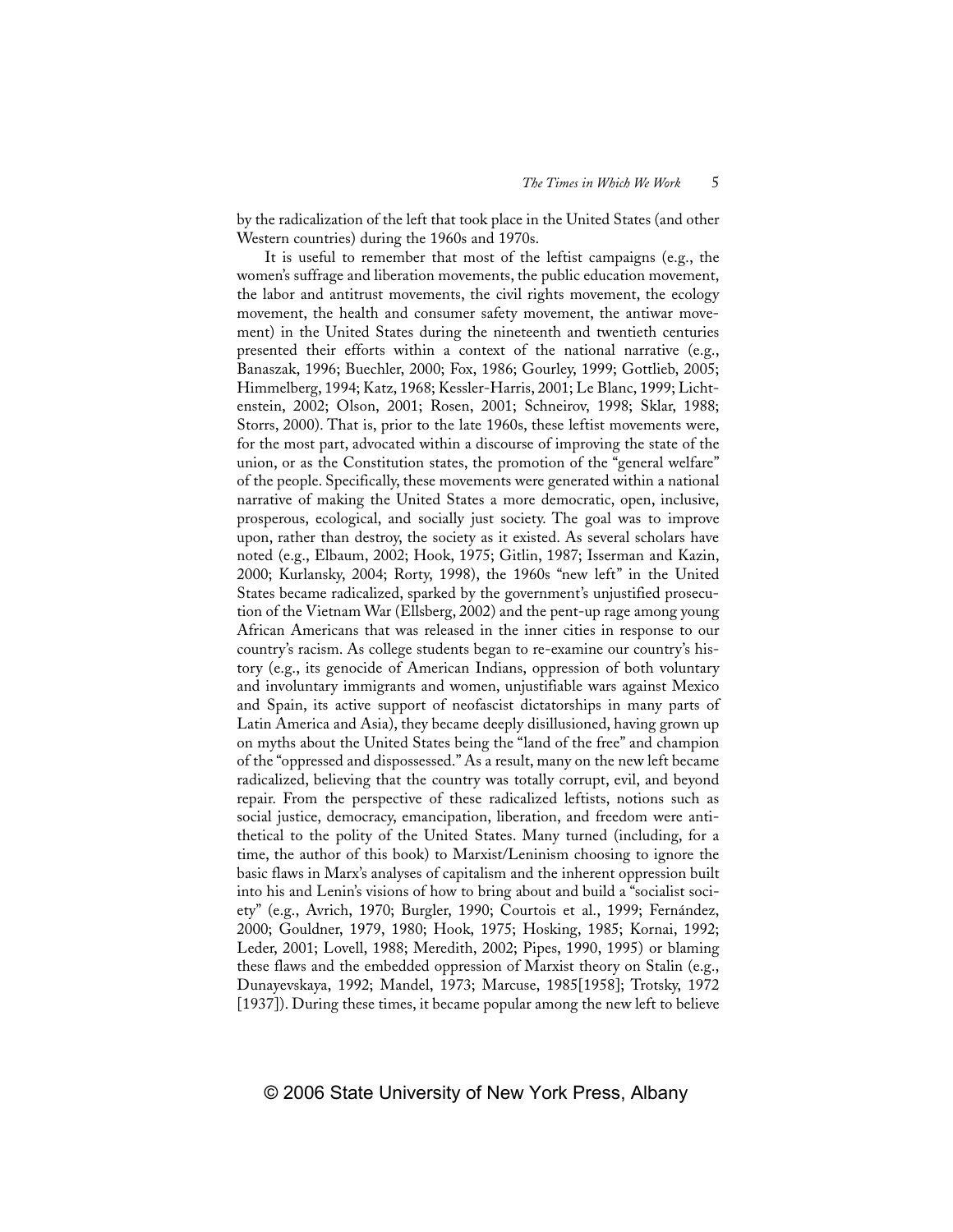that building a humane society would be impossible until capitalism (especially in the United States) was obliterated.3 Radical leftists tried to convince Americans that nearly everything about the United States was deprived of nobility, reeked of greed, and lacked any authentic commitment to the common good. No longer was it enough to reform our country, now it must be destroyed for the benefit of humanity and the environment. As the popularity of radicalism died, many who maintained a commitment to radical leftist political and economic perspectives sought and obtained positions in universities given these institution's historical commitment to critical inquiry, intellectual study, and open discourse.<sup>4</sup>

Unfortunately, by 1980, the unforeseen consequences of this leftist radicalization were ready to leap upon our country. In particular, this radicalization deeply alienated the electorate in the United States. Like every other polity on earth, the United States has a sordid history and continues to pursue policies that, from a leftist perspective, should cause shame in our collective consciousness. However, the radical left completely discounted that this same nation has, to a certain degree and throughout its history, supported efforts to make life on this planet more democratic, socially just, and equitable. Rorty (1998) notes that modern nation states (i.e., their economic, political, cultural systems) are best viewed as complex, collective subjectivities that reflect a wide range of both humane and inhumane activities, values, ideas, and policies. By focusing only on those aspects of the United States that illuminated the latter, and completely discounting the nation's efforts at the former, the radical left alienated many who might otherwise be sympathetic to our progressive history as a nation (Wolfe, 1998). Most disturbing was the ability of conservative politicians and intellectuals to link the reform-leftist tradition in the United States to the radical leftists of the 1960s and 1970s. Few on the left who were adults then can forget Reagan's success at scorning the term "liberal." While the radical left had already weakened this concept by chiding those who would dare called themselves "liberal" for not being radical enough, Reagan was able to successfully demonize the term and those associated with it. His election paved the way for the eventual ascendency of conservatives in both houses of Congress, but more importantly, was his success at fundamentally shifting the ideological orientation of the country away from the reform-leftist agenda, not only within politics, but in nearly every sphere of society (e.g., media, business, education, religion).

The conservative restoration represents the popularity of particular values and ideas within the United States (and other nations) that include (among others): an expansion of capitalist, industrial production around the world, the stimulation and utilization of scientific and technological knowledge and products within Western and Pacific Rim nations, an increased distrust in government regulation of business and publicly funded social justice activities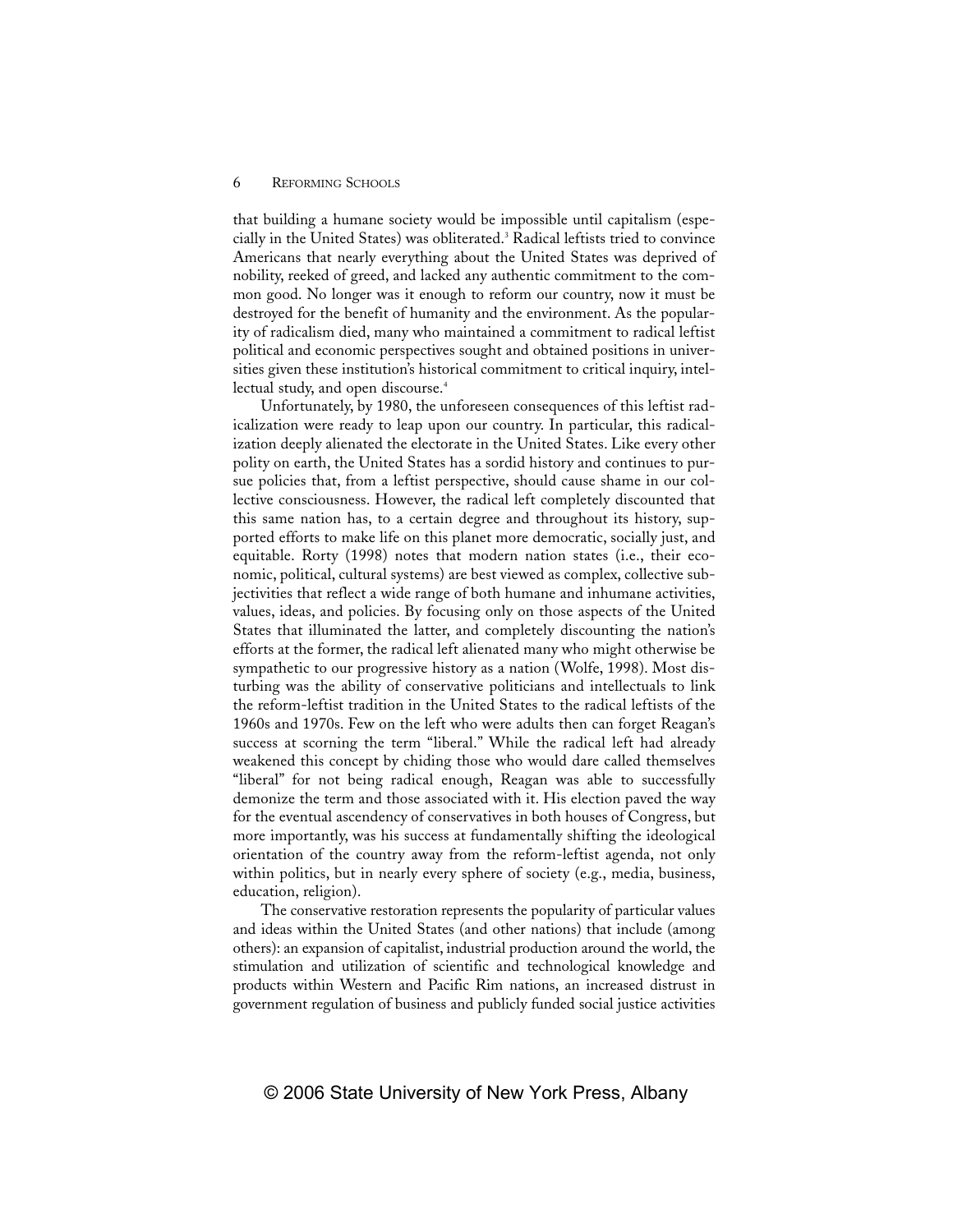(including education) resulting in a push for budget cuts and privatization of these programs, and an intrusion into the private lives of individuals based upon Christian values. One does not need to be a scholar to recognize the ways in which the restoration of conservative ideas have been manifested within the United States during the last three decades. Perhaps most obvious has been the proliferation of conservative success in state and national elections. Political ideas, policies, and officials that used to be considered "moderate" or "centrist" are now considered "liberal" (e.g., Easton, 2000, Wallerstein, 1995). Other examples of this restoration include: the rise of conservative and fundamentalist, Christian talk radio such as Rush Limbaugh, Oliver North, Gordan Liddy, and Dr. Laura and conservative television networks such as *Fox News* and shows such as *The O'Rielly Factor*, *Hannity and Colmes*, and *Scarborough Country* (Andersen, 1995; Durham and Kellner, 2001), the establishment of numerous well-funded, conservative "think tanks" and institutions such as the Heritage Foundation, John Olin Foundation, Hudson Institute, American Enterprise Institute, and Free Congress Foundation (Stefancic and Delgado, 1996), and the public promotion of conservative intellectuals such as Milton Friedman, William Bennett, and Diane Ravich. Although the effort to globalize (modernize) the world economy, telecommunication, and transportation has been in active operation since the end of World War II as a way of preventing wars by intermeshing the world's economies together, the conservative restoration has successfully pushed (some would charge "forced") for the adoption in "third world" societies of *laissez-faire* rather than for the carefully regulated (by a democratically elected government) capitalism that proved so successful in post-World War II Europe, the United States, and the Pacific Rim countries (e.g., Ambrose, 1971; Barber, 1995; Friedman, 1999; Korten, 1998; Soros, 2002).

Although the election of Clinton was able to temporarily arrest the conservative restoration and succeeded in putting together a relatively mild reformist agenda (e.g., high employment; modest gains in income; more equitable distribution of wealth, less crime, reduction of racism; greater prosperity; foreign policy based upon internationalist cooperation rather than unilateralism; more support for the social needs of marginalized citizens; celebration of our ethnic, racial, gender, and sexual diversity; and greater inclusivity) palatable to the electorate, the initial "election" (and re-election) of George W. Bush and subsequent focus on national safety from external attacks in light of 9/11 has significantly dampened and has reversed many of Clinton's modest successes. However, these manifestations of the conservative coalition do not illuminate the source of its power. Although the distribution of power is labyrinthine in highly complex societies such as the United States, it is important for the purposes of understanding the times in which we work to briefly explore the unique congregation that serves the engine behind this resurgence of conservative ideas, policies, and practices.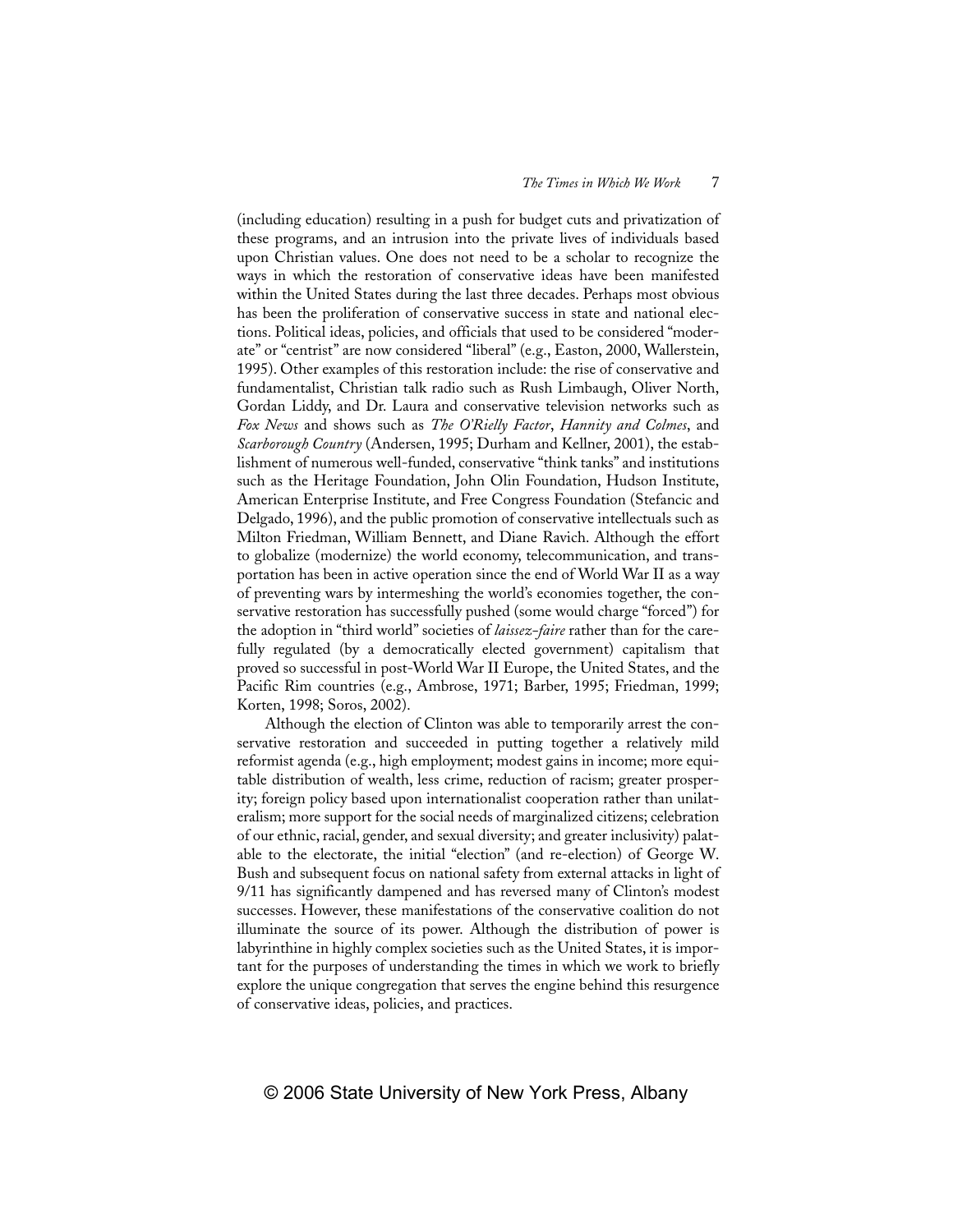# THE CONSERVATIVE COALITION: A NEO-CLASS ANALYSIS

As previously mentioned, to gain an understanding of the power behind the conservative restoration we utilize a substantively altered notion of class analysis. Although certainly not the only lens one can use to gain insight into the power dynamics of a given society, it does offer a particularly compelling way to think about this phenomenon. However, due to the liberties we have taken with Marx's analysis, it is necessary to articulate our departure from its common conceptualization.

#### *Economic Structuralism*

Our first point of departure from Marx's understanding of the way power is distributed in modern society concerns his assertion that power is based upon a society's economic structure. In light of history, it seems clear that Marx was mistaken (reductionist) in his contention that all other aspects of society such as the political and legal systems, education, the media, popular entertainment, the arts, and religion are merely epiphenomenal to its economic "base." Both contemporary Marxists and reform leftists assume that the structure of modern society and thus the distribution of power within it is more complex than advocated in Marx's *Das Kapital* (e.g., Bell, 1973; Gramsci, 1971; Habermas, 1975; Jay, 1973). However, some Marxists (e.g., Althusser, 1972; Aronowitz, 1992; Cohen, 1995) and Marxist educational scholars (e.g., Allman, 2001; Brosio, 2004, McLaren, 2000; Rikowski, 1996) have held on to a milder form of economic determinism referred to as "relative economic autonomy." Although economic structure is not viewed as omnipotent, it is considered, in nearly every case, to be the most powerful societal force "in the last instance" or "in the final analysis" (Hunt, 1992, p. 52). In our analysis, the economic realm is a significant center of power in all known cultures; however, the economy is only one of several societal realms (e.g., political, media, religious, education, legal) among which power is dispersed and manifested. After all, in theocracies such as the one that currently exists in Iran, the economic realm of society, while powerful, is subservient to the religious sphere in this country. In modern, capitalist societies with a functioning liberal democracy such as the United States, Japan, Australia, Taiwan, South Korea, and Western Europe, these different realms (and the people who work primarily within them) compete with each other for dominance over the culture as a whole.

Most importantly, the structures within a given society and power that is invested in each of them are dynamic, not static. From our perspective, there is no ultimate, architectonic foundation to society through which power is manifested. Depending upon unique, contingent events, and as a society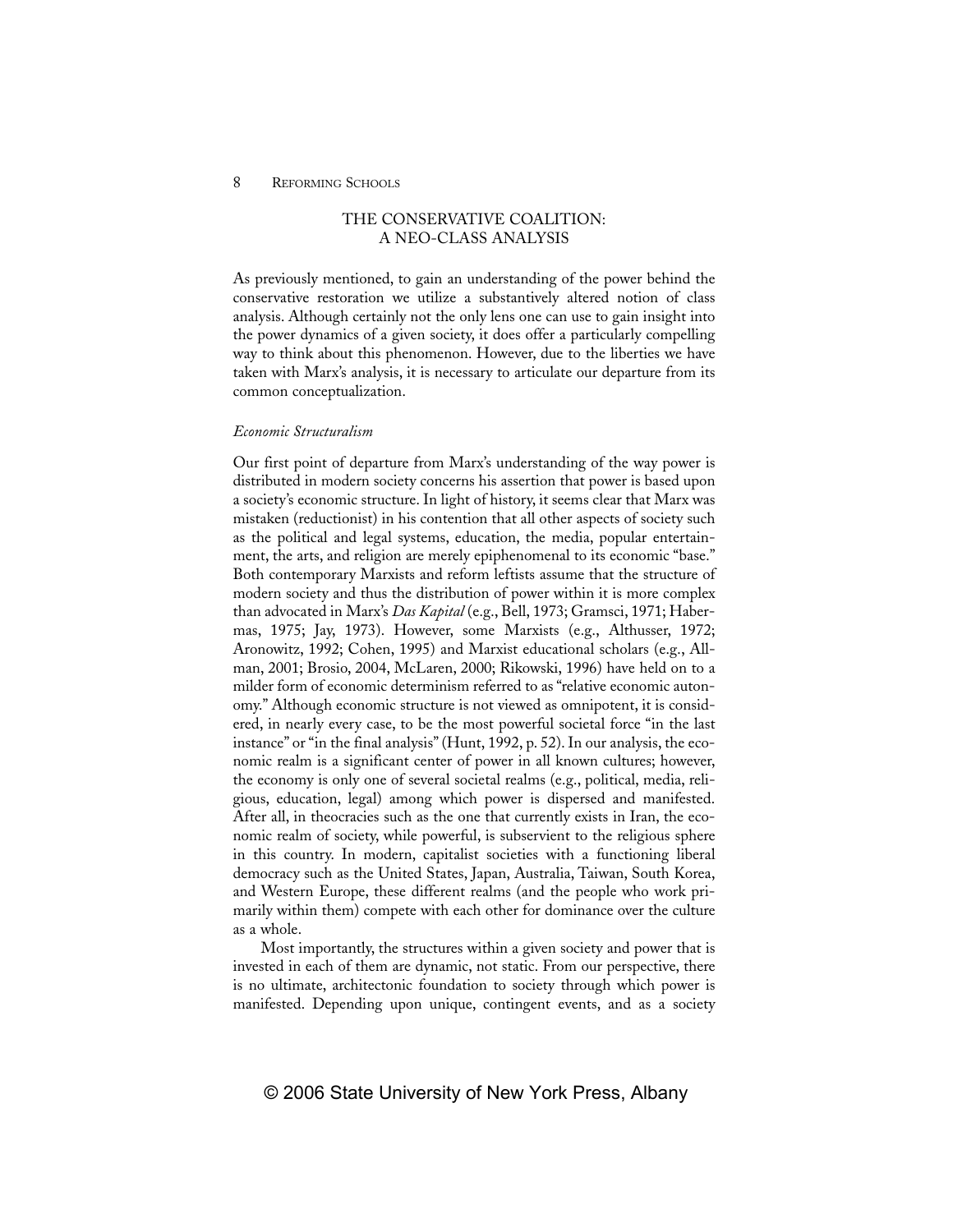becomes more densely populated and complex, the relative power located within its various structural spheres change. For example, the most powerful spheres in Europe during the early Middle Ages were the family/military and the religious realms of society (e.g., Duby, 1968, 1980; Hay, 2001; Huizinga, 1967). Individuals obtained power based more on their familial heritage or "station in life" than on their wealth. Most family domains were self-contained. There was no separate realm of society called a government, as these functions were assumed under the responsibilities of the family (i.e., the court). In addition, there was little commerce outside of small towns and villages. Each family estate was largely self-sufficient and determined its own economic rituals, regulations, and currency. As a result, those who lived outside these family estates (e.g., independent craftsmen, merchants, traders) often had less power than aristocrats. Similarly, the educational realm had little autonomous influence in feudal Europe. Prior to the printing press and the production of cheap rag paper, the distribution of knowledge was extremely limited, and children were taught by their family or the clergy, and scholarship in the early Middle Ages was confined to monasteries.

However, by the mid-twentieth century, the structural realms through which power was exerted in Europe had changed dramatically. By this time, the political, economic, and media spheres of society had become more powerful (e.g., Habermas, 1975; Merriman, 1996; Palmer, 1965). The religious and military spheres still exerted significant influence over society as a whole, but much less than during the early Middle Ages. Education, as a sphere of society that emerged with the formation of universities in the thirteenth century and then the Enlightenment, has continued to gain power during the last four centuries (Haskins, 1972 [1923]), and the family estates have receded from public power in modern European nation states. As a realm of society gains power, it increasingly becomes a site for contestation and struggle to dominate the discourse (Foucault, 1970; Gee, 1990) within it, which in turn influences the national narrative or what Foucault (1970) would call a culture's "regimes of truth."

From a reformist perspective, perhaps the most important alteration in the balance of power has been the emergence and increased power of an imperfect, democratically controlled political realm in Western cultures (e.g., Gilbert and Gilbert, 1989; Willis, 1999). It is important to remember that during the early Middle Ages, the government was predominantly a tool for the aristocracy and the church. After the Enlightenment and with the rise of liberalism, the political sphere began to represent the interests of the bourgeoisie and the emerging intellectual and intelligentsia classes. In the United States, it was not until the twentieth century that the political realm of society started to become more accessible to the interests of the urban working class and other previously marginalized and otherized groups (e.g., women, Jewish, African, Asian, Latino Americans). The emergence of a political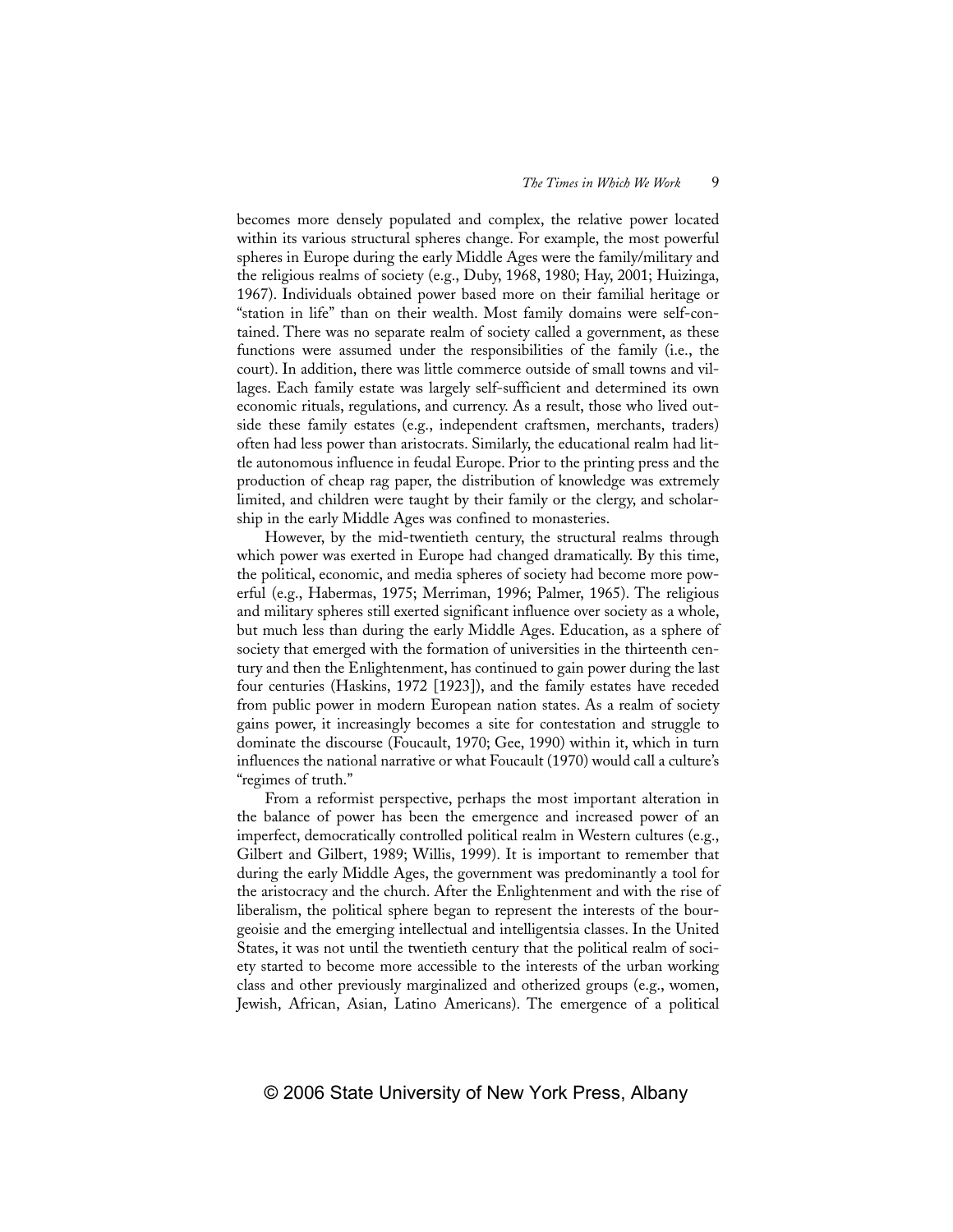sphere that is accessible to diverse interests, and the government's new power to directly influence and regulate (although not control) the economic sphere of society for the benefit of its citizens has been a significant struggle throughout the twentieth century.

As Habermas (1975) noted, these realms of society are deeply intertwined. Each realm of society significantly influences the others to various degrees depending upon the social phenomena in question. With this understanding, it is possible to view, for example, Leninism as the consolidation of societal power into the political realm of society. Lenin established a political system that eventually controlled all other realms (e.g., the media, education, recreation, religion, military) of the Soviet society. In functioning liberal democratic societies, the political realm has limitations on its power (e.g., freedom of speech and association, separation of church and state), but can potentially exert significant influence over the economic (e.g., work safety, minimum wage, disclosure of information, over-time laws) and other realms (e.g., education, media) of society (Zakaria, 2003). Although from a reformist perspective, the right of a democratically elected political realm to directly influence the other spheres of society is central for the promotion of social justice and economic fairness (e.g., Barber, 1998; Fraser, 1997; Gilbert and Gilbert, 1989; Rorty, 1998), it also embraces the concept that this political realm should not become all powerful. Ideally, no single sphere of society should completely dominate the others.

The structural basis for the distribution of power within the United States is fluid. It shifts and moves in and out of different realms of society that are constantly gaining and losing power relative to the other spheres at various times and over specific phenomena. Currently, schools are under mounting pressure from the political realm of society, as state and federal legislators assume greater control over the curriculum, nature of instruction, and assessment of children's learning through the establishment of official "standards" (i.e., areas of content and skill development) and high-stakes testing. As we discuss below, the political realm is, in turn, greatly influenced by the economic and religious realms of society. As educational reformers and scholars, we obviously devote most of our energies working within the educational sphere of society, but in order to adequately respond to the challenges facing teachers, administrators, students, and their families, it is necessary to understand that schools do not operate in a vacuum, but rather in a complex web of structural interconnections.

#### *Class and Class Struggle*

In addition to moving away from Marx's economic determinism, we have also taken liberties with his conceptualization of class and class struggle. As Gouldner (1979) insightfully noted, Marx's analysis of class struggle was rooted in an inaccurate economic dualism.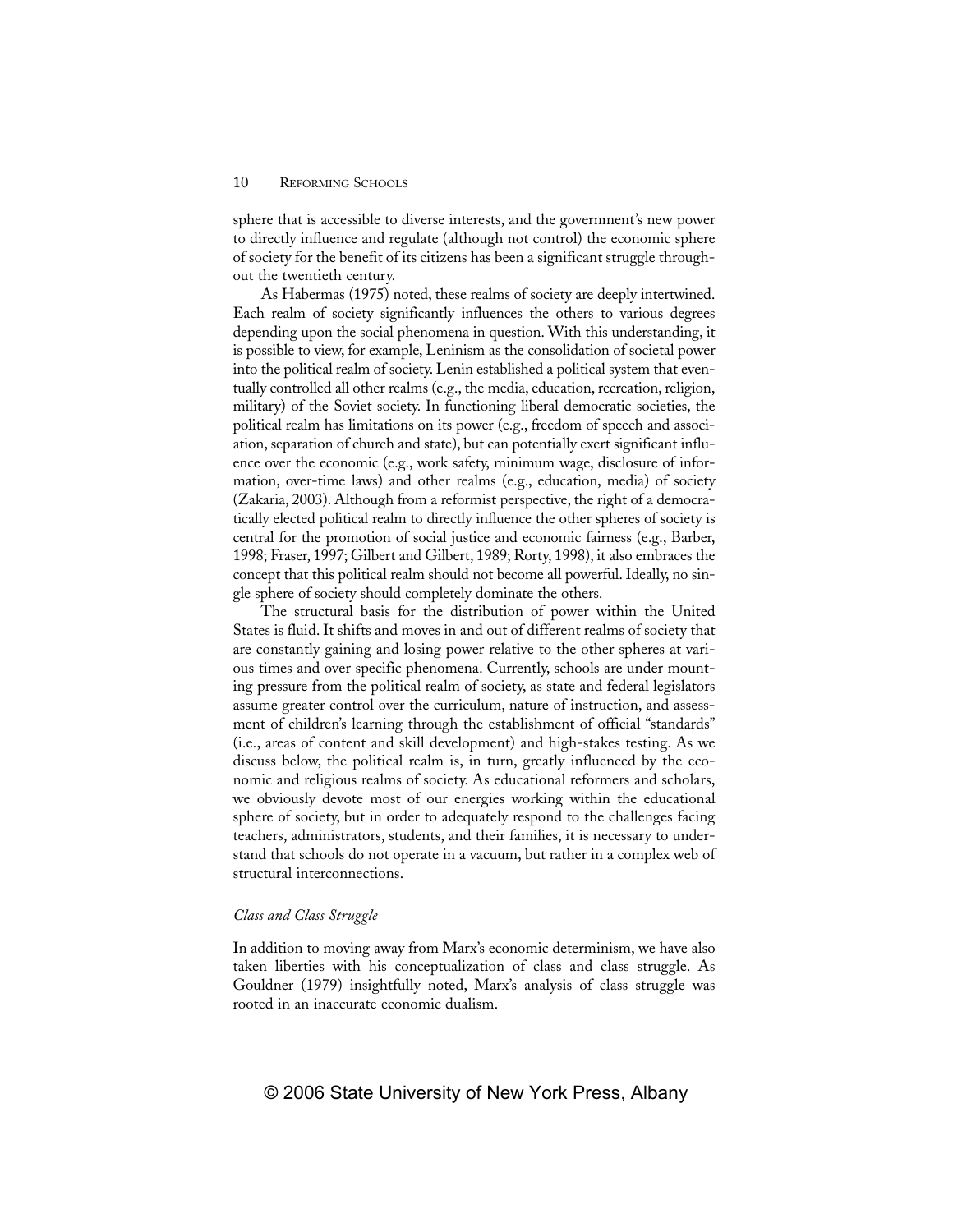The history of all hitherto existing society is the history of class struggles. Freeman and slave, patrician and plebeian, lord and serf, guild-master and journeyman—in a word, oppressor and oppressed, stood in constant opposition to one another. . . . Our epoch . . . has simplified the class antagonisms . . . into two great hostile camps ...:[the] Bourgeoisie and Proletariat. (Marx and Engles, 1977 [1848], p. 222)

However, according to Gouldner and others (e.g., Lachmann, 2000), throughout western history, the primary struggle between classes has not been between the weak and the strong (e.g., serfs against aristocracy), but between the two most powerful classes at the time (e.g., clergy vs. the aristocracy during the early Middle Ages, the bourgeoisie vs. the aristocracy at the end of the Middle Ages; the intellectuals and intelligentsia vs. bourgeoisie during modernism).

In addition, economic class interests have never been uniform. As Bernstein, Engles' protégé, noted by the turn of the last century, "The bourgeoisie is a highly complex class which is composed of a large number of strata with very divergent . . . interests" (quoted in Gay, 1979 [1952], p. 216). As will be discussed later in this chapter, several individuals within the English bourgeoisie and intellectual classes joined industrial workers in their advocacy to establish unions and collective bargaining rights, create a progressive tax system, redistribute wealth to fund government programs aimed at alleviating the cruel working conditions of early industrial capitalism, and revise capitalism in ways to produce wealthier middle and working classes (e.g., Hobson, 1900, 1920; Webb, 1901). Equally divergent interests could (and can) be found among intellectuals, intelligentsia, industrial workers, farmers, and even the aristocracy that still exists in some regions of the world.

Nor can class interest be scientifically determined as Marx originally implied. Even today, several contemporary Marxist scholars articulate what is in the "interest" of the working class (and by extension the vast majority of people in society) that is highly debatable (Gouldner, 1979). For example, ecological considerations of producing paper goods might be in the long-term interests of workers in paper mills (living with clean air and water), but against their short-term interests (losing jobs due to changes in the way paper is produced). In some cases, international trade is "good" for some and "bad" for other members of the working class. War serves the interests of some capitalists and is contradictory to the interests of other capitalists. Most importantly, people, as individuals or as members of a particular class, act upon what they perceive as their common interests, not on what can supposedly be scientifically determined as in their interest. The notion that if the working class, at a given moment, is not acting in accordance to what Marx viewed as in their interest and that they are thus victims of "false consciousness" is particularly anathema to reform leftists who question the wisdom of anyone, including intellectuals, identifying the public interests for other classes or individuals.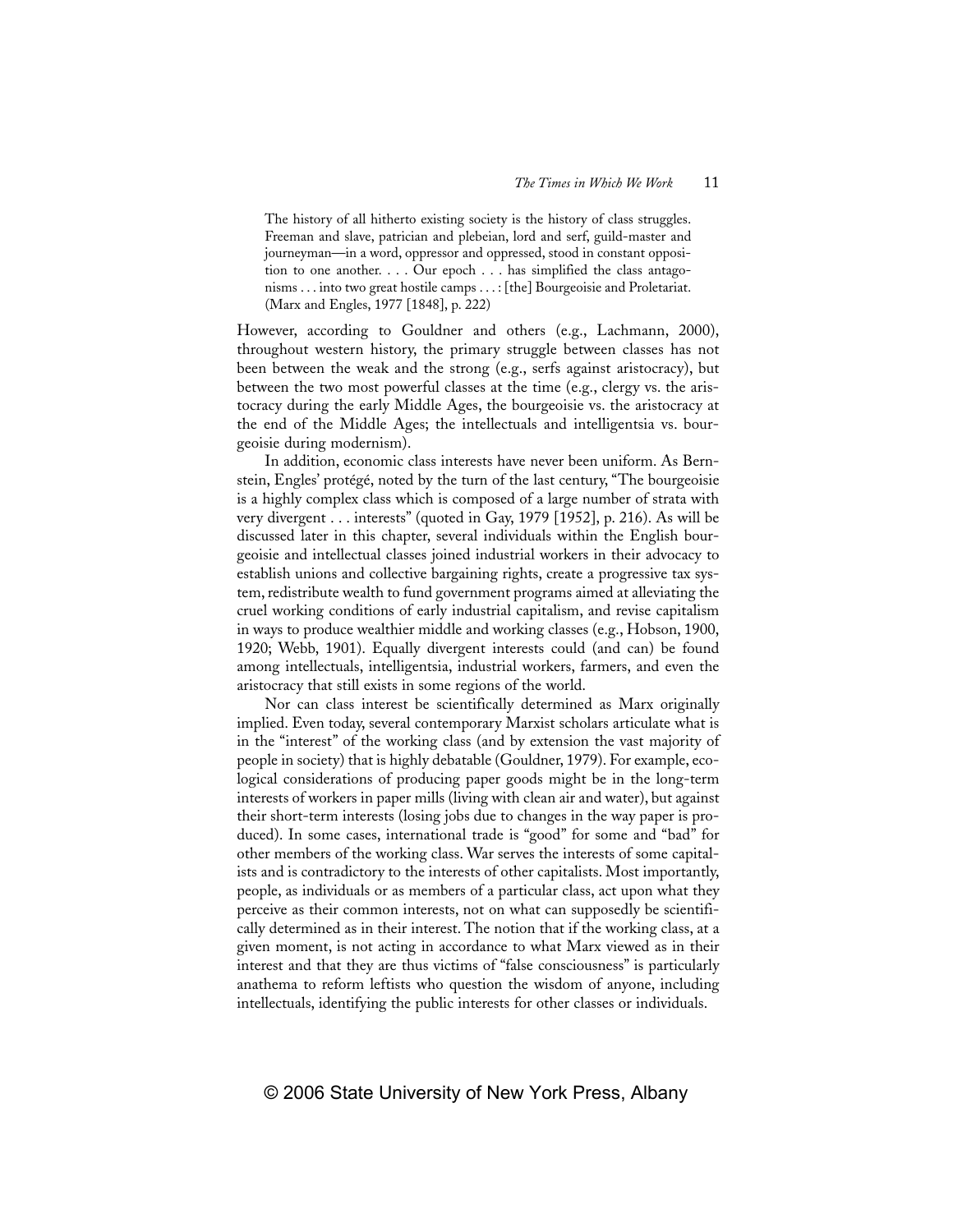Most important, for the purposes of this book, is the perspective that class should be liberated from its economic roots. Rather than viewing class as emerging directly from the economic structure of a society, we have found it more useful to understand it as a form of collective identity that may emerge from either proprietary or nonproprietary public interests. While Marx argued that one's class (as a form of collective identity) was determined by his/her occupation, from a reform-leftist perspective, people have historically formed themselves into classes (i.e., collective public identities) based not only upon economic interests, but also on interests rooted in, for example, ethnic and geographical origins, religious beliefs, language, age, gender, and most recently, sexual orientation.<sup>5</sup> Understanding class as a manifestation of collective identity is especially relevant in nation states that have taken steps since World War II to legitimize the existence of diverse group identities.

As people who share a given collective public identity become aware of their common concerns, they form organizations (e.g., labor unions and interest groups such as the AFL-CIO, NOW, AARP, Christian Coalition, NAACP) and coalitions (e.g., political parties, political action committees) to promote their "discourse" (e.g., Foucault, 1970; Gee, 1990) and struggle over public life within any one or all of the previously discussed realms of society.

The manifestation of power is made more complex in diverse societies because individuals often are members of several (and at times competing) classes. An elderly African American, retired business woman might identify herself as belonging to any number of classes, including senior citizens, Christians, Blacks, women, and the bourgeoisie. Her ideology and public support for various policies and projects would likely depend upon this complex web of class identities (e.g., Maalouf, 2001; Pattillo-McCoy, 1999; Wolfe, 1998; Zou and Trueba, 1998, Zweigenhaft and Domhoff, 1991, 1998). As we enter the next century, there is little doubt that new classes will emerge and exert their influence on society. For example, marriages between people from different ancestral heritages is commonplace in the United States now, and these unions are producing offspring that within a few generations will no doubt result in the emergence of new collective identities. Although the bourgeoisie has remained the most powerful class in the United States during its 200-year history, the influence of other classes, such as intellectuals and intelligentsia, women, industrial workers, the elderly, Asians, African Americans, and Latinos can easily be recognized especially since the end of World War II. There is always a class within any given society that will, at any given point in history, have more power than other classes. For example, as previously indicated, in Iran the most powerful class is the clergy while in the twentieth-century Marxist experiments, the individuals with the most power were members of the intellectual and intelligentsia classes (e.g., Gouldner, 1979; Konrád and Szelenyi, 1979; Kornai, 1992). Finally, history clearly indicates that the power (or even the existence) of any given class will not automatically continue indefinitely.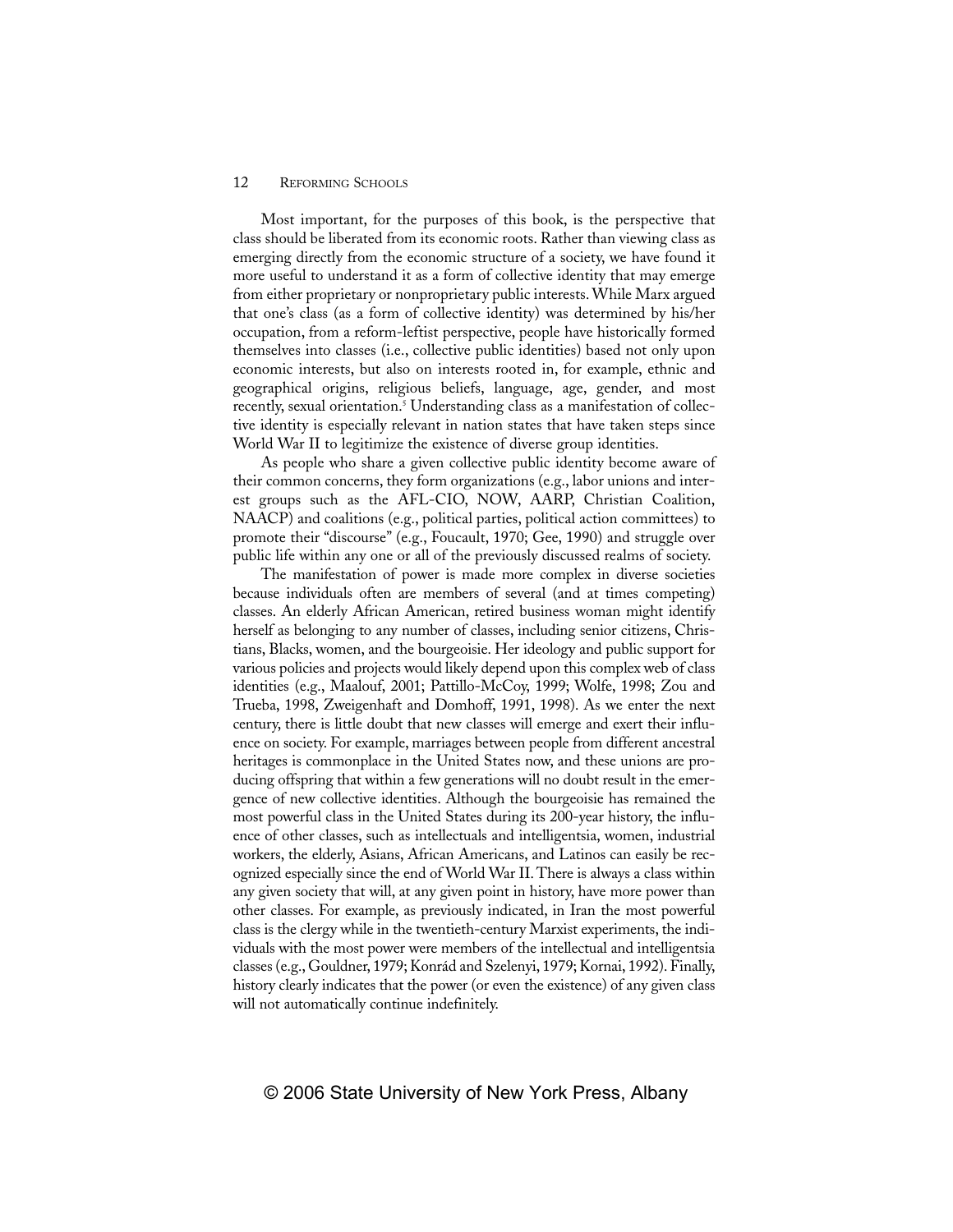Most importantly, reform leftists do not view any one class as having an inherently moral positionality over other classes. Neither the industrial working class, intellectuals, nor the bourgeoisie are intrinsically more ethical, insightful, or beneficial for a given society than any other class. Reform leftists reject the notion that a particular class is innately evil and thus entitled to be otherized. In particular, although reform leftists often are at odds with the desires of and thus struggle against the bourgeoisie, they also recognize their fundamental value to society as a whole. In particular, reform leftists often support the interests of the petty bourgeoisie while they are ever watchful and often critical of large corporations due to the influence they wield in many spheres of society (Schumacher, 1973). However, we strongly agree with Marx's view that differences between classes do not reflect legitimate relations of superiority or inferiority among the individuals who, for whatever reason, find themselves in one aggregate versus another. All occupations in a given society are important and should provide those who work full time (even if unskilled), in societies that have solved the problem of scarcity, with a prosperous livelihood;7 all people who live in a given society should have the same civil and political rights, and all individuals should be treated with respect and dignity. From a reformist perspective, no one should assume that because they have more wealth, are of a specific gender, or have a particular ancestral heritage, that they are "better" human beings than those who have less property or a different gender or heritage. As a result, reform leftists often speak out against racism, sexism, heterosexism, poverty, and other forms of human oppression.

However, because classes do not possess, at any given time, equal power within a given polity, it is crucial for leftists to understand the importance of coalition-building in struggles for social justice within various realms of society, and for the continued reform of democratic rituals and structures to broaden the participation of marginalized citizens. History teaches reformers that when classes join together to form political parties, generate social movements and campaigns, and push for and support social litigation, they have often been successful (Buechler, 2000). However, it is crucial to remember that these coalitions are not forever bound together. For example, during the past century, intellectuals and the proletariat in the United States have often worked together; however, they split over this country's pursuit of the Vietnam War (Gitlin, 1993; Isserman and Kazin, 2000; Rorty, 1998), the women's movement (e.g., Kessler-Harris, 2001; Rosen, 2001, Staggenborg, 1998), and the ecology movement (Gouldner, 1979; Gottlieb, 2005). Even today, as Bush's proposal to drill for oil in Alaska demonstrates, the proletariat and the bourgeoisie at times form a coalition against intellectuals, the intelligentsia, and women to promote economic development over ecological conservation.

Perhaps our most significant divergence from Marx's conceptualization of class analysis lies in his proposition that the abolishment of capitalism would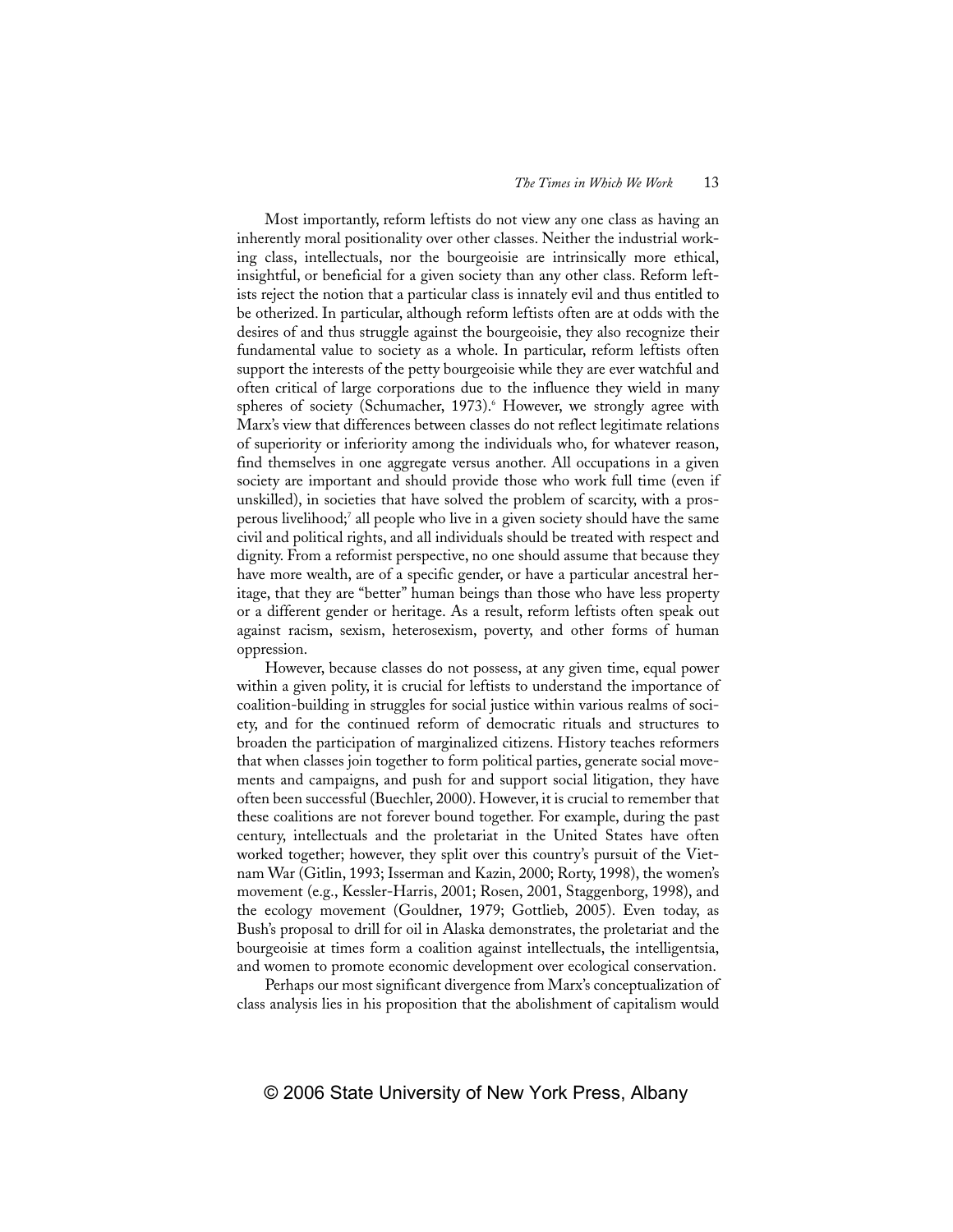result in the demise of classes and the end of class struggle. While on the surface Marx's notion of a classless society appears noble—even utopian—as Gouldner (1979, 1980) indicates, in reality it represents potential nightmare. Specifically, what does this universal class do with those individuals who do not, for whatever reason, identify with it? A social theory that advocates for the end of classes and class conflict is potentially treacherous in that it provides a moral justification to squelch opposition since, in the ideal society, there should be no class antagonisms. If there is only one legitimate class in society, then anyone who disagrees with those who claim to represent this allinclusive class (and who have the power to defend this representation) can easily be otherized as outlaws, rather than people who merely have different perspectives or collective identities. The freedom for an individual to select or create his/her own collective identity, and the existence of a *public* and peaceful struggle between classes are essential aspects of a democratic society, and should, therefore, never come to an end. Now that the notion of class has been clarified for the purposes of this chapter, we turn our attention to the current right-wing coalition that has dominated the educational policy debate in the United States for the last quarter of the twentieth century.

#### *The Conservative Coalition*

The coalition behind the conservative restoration consists primarily of four traditionally powerful classes of people in our society: the bourgeoisie, the technical intelligentsia, fundamentalist Christians, and Euro-American males. On the surface, it is easy to see why this restoration has been so successful. The interests of these classes not only reflect deep historical U.S. traditions (e.g., capitalism, Christianity, individualism, science, and technology), but they also represent the two wealthiest classes in America, and thus have had ample funds to promote their agenda.

The dominant, educational discourse in the United States continues to be driven, as it has throughout most of its history, by market forces. As Apple (1996, 2001) and others (e.g., Barber, 1992; Giroux, 1999) have noted, the most powerful class within the conservative coalition (and the country, at large), the bourgeoisie, has successfully framed the educational discourse during most of the twentieth century within an economic context. Throughout western history, the goal of the bourgeoisie has been to create conditions favorable for doing business. The primary concern of this class has always been the generation and accumulation of wealth. In addition, the bourgeoisie has an individualistic orientation towards wealth entitlement. Most members of this class believe that they are entitled to the wealth they acquire during their lives, and all attempts to redistribute this wealth is a form of oppression. This stance is often justified in their belief in a meritocracy. Rather than viewing their accumulation of wealth as the result of a complex web of arbitrary and contin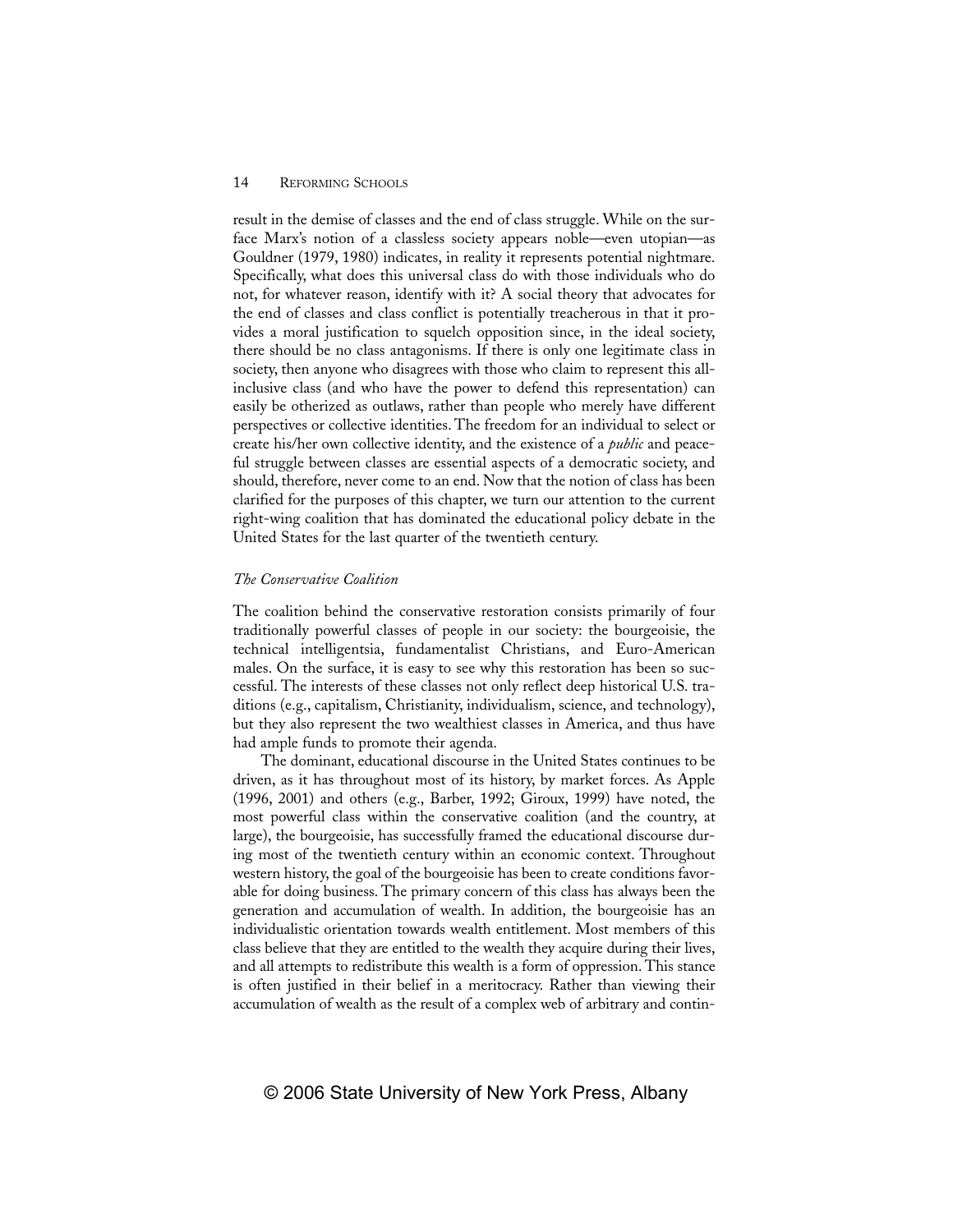gent circumstances,<sup>8</sup> they believe it is due to their individual or familial efforts and talents. For example, as we have discussed elsewhere, during the first half of the twentieth century, members of the bourgeoisie argued that their place of power and privilege in society was an example of Darwin's theory of evolution (Goodman, 1992). These individuals argued that their power and wealth indicated their natural superiority over others, and thus represented an evolution of the species (a concept known as Social Darwinism). By having the strongest (best businessmen) dominate over the "less-worthy" members of society, the species as a whole will more likely evolve towards perfection.

As one might suspect, since the advent of public schooling in the United States, the bourgeoisie have argued that schools should operate as a business. Rather than build more school houses, as public education spread, their architecture and operations resembled those found in industrial factories rather than homes. Rather than focusing most of our attention on the welfare and unique talents of children as individuals and members of a community, the bourgeoisie consistently advocated that our primary concern be with the *products* of education (e.g., technical skills, academic content), efficiency of operations, and accountability that the money spent on the education of children is not wasted. The results of this influence can easily be witnessed by spending just a few hours in most public classrooms (e.g., Apple, 1986; Duffy et al., 1987; Goodman, 1988). In response, during the last three decades, many school districts have adopted prepackaged instructional programs as the basis for the classroom curriculum. These programs are specifically designed to raise pupils' scores on state and/or national standardized tests, and they come complete with specified objectives (i.e., content), step-by-step instructional procedures (dominated by workbooks and drills), and quantitative exams to measure exactly what pupils learn. Instead of establishing relevant and meaningful curricular goals, identifying intellectually stimulating topics of study, and designing thoughtful learning experiences based on an intimate knowledge of their own and their pupils' interests and talents, teachers have been relegated to a managerial rather than educative role. In the vast majority of schools, teachers' work resembles that of shop floor managers who coordinate the day's work (schedule time for each subject, organize children into ability groups, assign seat work, maintain paperwork on students' completed assignments, administer programmatic tests, and discipline pupils to keep them on task when necessary), rather than intellectually engaging children about the world in which they live and will inherit. Getting the children through these programs on time in a smooth, quiet, and orderly fashion has become the main criterion upon which teachers are evaluated. As Zeichner (1986, p. 88) noted more than fifteen years ago,

[N]umerous analyses, conducted from a variety of ideological and political perspectives, have concluded that the effect of many of the recent policies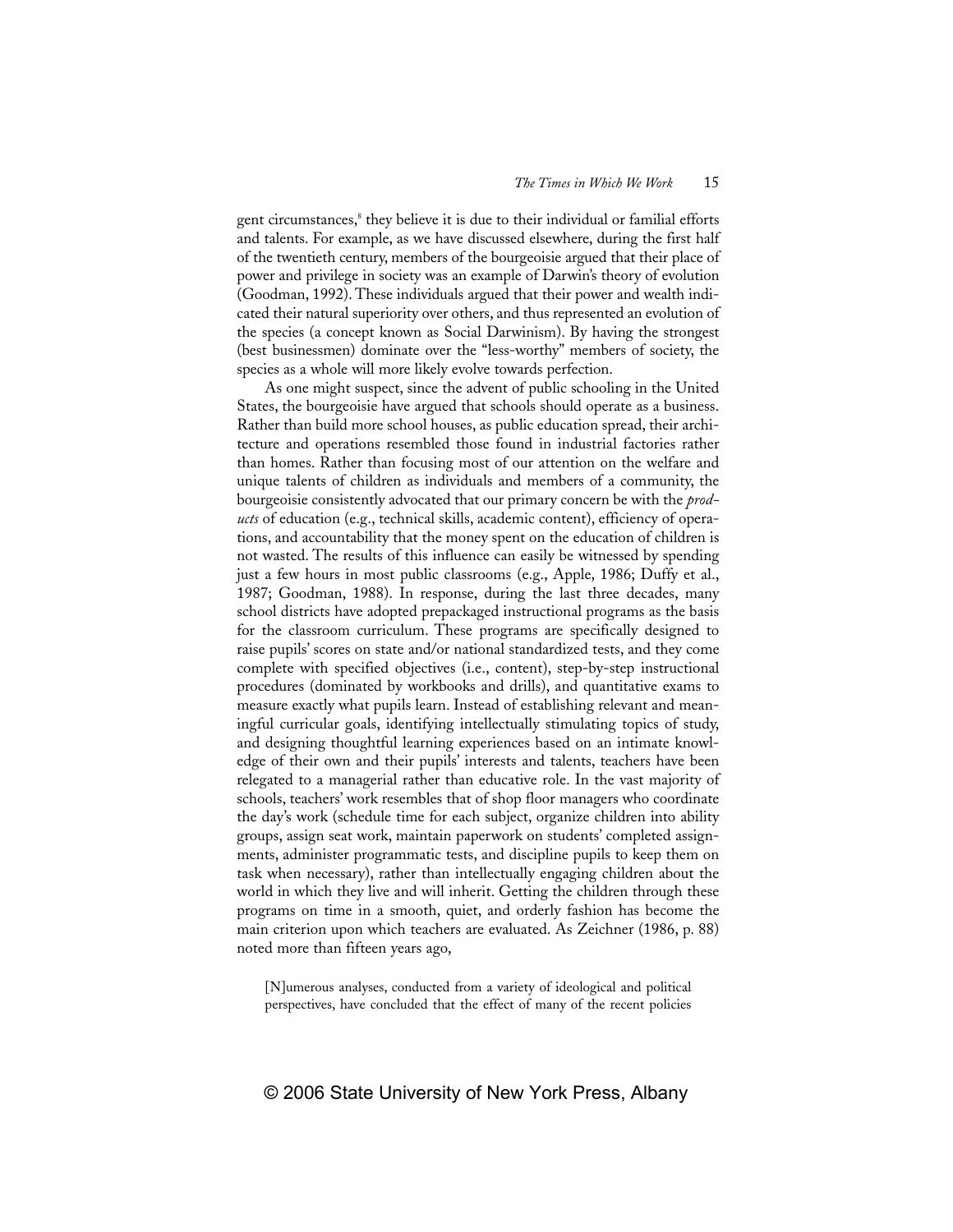affecting teachers has been to promote greater external control over the content, processes, and outcomes of teachers' work and to encourage teachers to adopt conformist orientations to self and society as well as technical orientations to the role of teacher.

One does not need to be a scholar of labor studies to see that schools have, during the last century, adopted an industrial organizational structure found in corporate business. From this perspective, principals are building executives, responsible for the physical plant and staff; teachers are shop floor managers who oversee the activities of students; and students are assembly-line workers who must keep up with the work schedule. Under recent legislation passed by the Bush administration, scores on standardized, high-stakes tests are now the school's "product." If a school cannot produce this product in a cost effective manner, then it is threatened with sanctions just as an inefficiently run business suffers consequences when it doesn't perform.

As Solo's (2000) analysis of several economies during the twentieth century indicates, wealth is most successfully created as a result of the symbiotic relationship between markets (which produce funds for research and marketing) and technological development (i.e., the application of scientific information for improving the everyday material condition of humans). For example, the last two decades have been similar to what transpired during the 1920s with the electrification of the country, the development of the telephone, and the expanded use of automobiles and trucks (e.g., Ling, 1992; Nye, 1990; Potter, 1974). Technological advancements in communications and transportation have significantly altered the type, quantity, and manner in which products and services are produced, delivered, and consumed in the United States. Just as electrical production required workers to obtain more education and skills, the products and services being developed within this technologically advanced environment require significantly more education than was the case with older types of industrial production.

As a result, members of the bourgeoisie have advocated for specifically defining and raising academic skills (e.g., written and oral expression, reading comprehension, basic reasoning and logic, ability to locate and compile information, math computation) prior to graduating high school and for greater accountability (through standardized testing) to ensure these graduates can perform these utilitarian tasks (e.g., Allington, 2002). Although their calls for improved education are now situated in a universal context such as President Bush's "No Child Left Behind" legislation, given the conservative policy recommendations and lack of funding for improving public schools, their concerns are rarely geared towards those children who are most marginalized in our society. (After all, their primary concern is with having a significant number of workers, rather than the population as a whole, who are educated to be members of the technical intelligentsia.) Having a pool of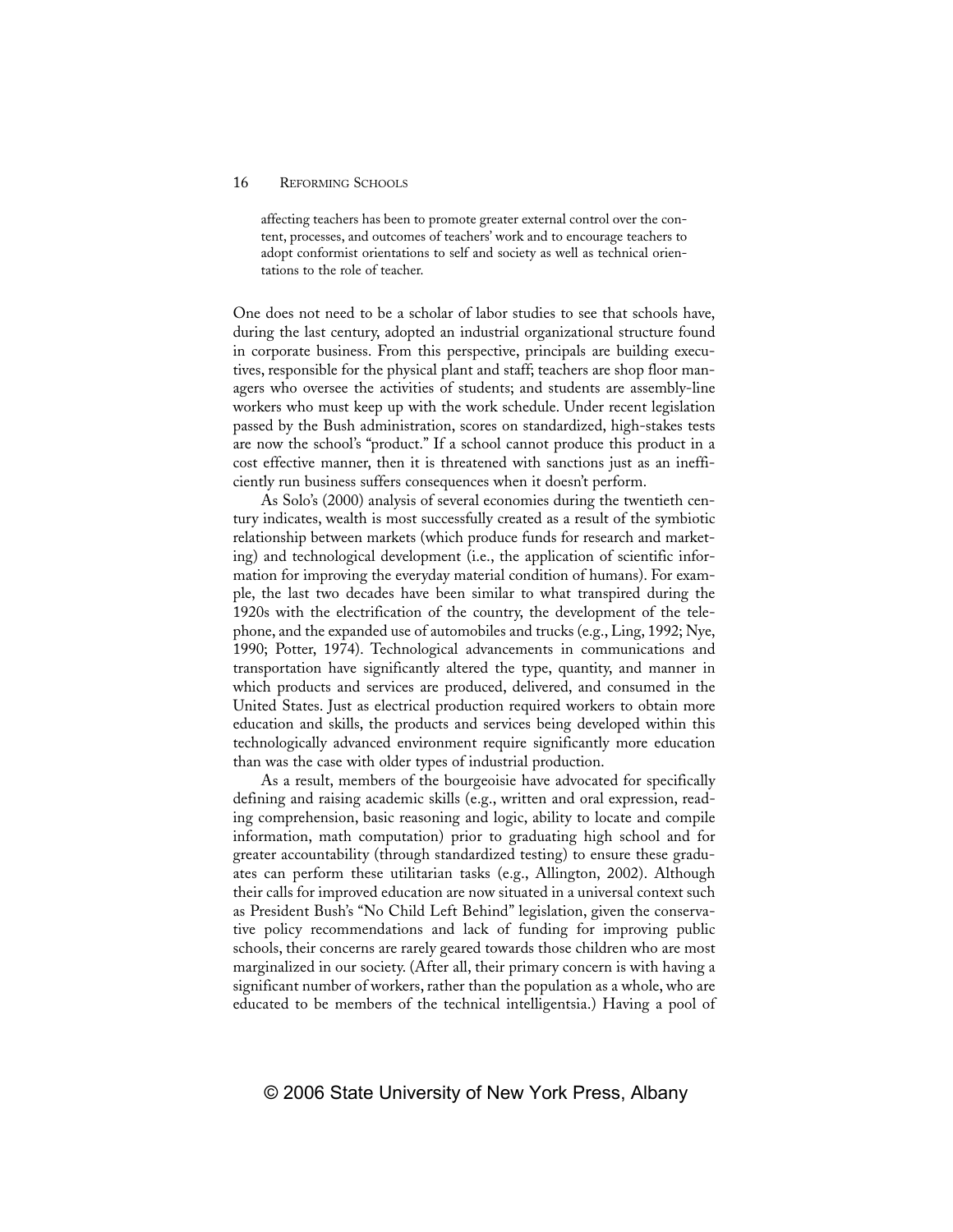poorly educated individuals in society is not particularly worrisome to this class, given the need for low-skilled, poorly paid service jobs that also make the U.S. economy work.

This agenda, they claim, is necessary in order to maintain our country's prosperity in light of the increasingly interconnected and competitive global market place. Young people who do not have access to quality education, a history of well-educated family members, or wealth to pay for tutors, as well as those who are not academically inclined or talented, or who do not have command of the current dialect of power (i.e., TV English) suffer greatly as a result of the sorting that takes place due to this accountability agenda (Spring, 1989). In addition, many individuals within the bourgeoisie have traditionally viewed government involvement in people's lives, such as the education of children and other government-sponsored programs and policies (e.g., economic opportunities for marginalized classes, progressive tax system), as antithetical to individual freedom and liberty, and thus have championed calls to minimize public support for those children who lack access to quality schools and support calls to fund education through vouchers; thus privatizing the schooling of children.<sup>9</sup>

Another powerful class in the conservative coalition is the intelligentsia. As Gouldner (1979) notes, this class is made up of people who have obtained a post-secondary education and utilize the current cultural capital in performance of their occupations. Many of these occupations are in the relatively well-paid service sector of the economy such as lawyers, doctors, teachers, nurses, accountants, therapists, politicians, government bureaucrats, and clergy. Of course, many members of the intelligentsia work in industry. Today, nearly all managers, sales personnel, and technicians who work in business are members of the intelligentsia rather than the industrial "working class" (individuals without post-high-school education and who work primarily with their hands in the manufacturing of products). In fact, as Galbraith (1987) and Gouldner (1979) note, even the top managers of corporations are often members of the intelligentsia rather than the bourgeoisie class. In fact, with the exception of the petty bourgeoisie, this class, which was so public in the nineteenth century (Himmelberg, 1994), is difficult to identify in today's corporate structure (Garten, 2001). Rarely is there a single individual who owns and runs his/her own large corporation. Today, most CEOs are employees of a corporation who are professionally educated and trained for these responsibilities. They are hired and fired by a board of directors who own significant amounts of stock in the corporation. One could argue that the greatest beneficiaries of the conservative restoration has been the intelligentsia. This is perhaps obvious in an economy based, not upon muscle power or the amount of land one owns, but rather upon the ability to acquire and utilize knowledge. An economy that is based (especially its growth) upon scientific and technological developments will naturally reward those who are talented in these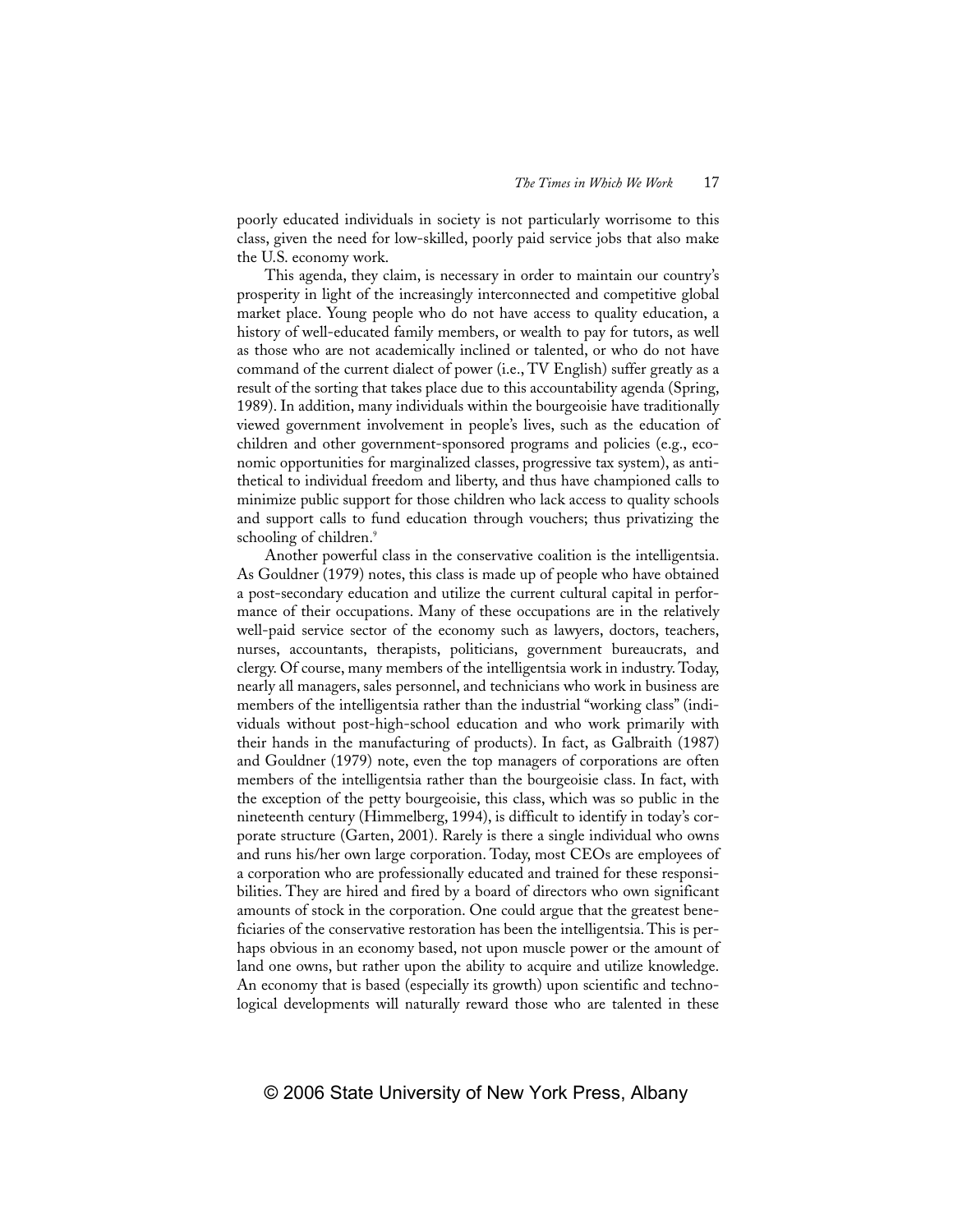domains. For example, the significant rise in income inequality that began in the 1970s and has continued until today (with a brief closing of the gap during the Clinton administration) is due primarily to the increased wages given to members of the intelligentsia who work in corporate culture. Since the emergence of the "post-industrial" service economy in the United States (Bell, 1973), there has been an increased demand for individuals who have obtained and who can utilize the current and evolving cultural capital. As a result, many (especially young adults) within intelligentsia have been strongly supportive of the previously mentioned conservative economic, political, and most importantly, educational policies, and their membership in the conservative coalition has been central to its exercise of power.

The third class in this coalition is composed of various sects of fundamentalist Christians in our society, or what some refer to as the "Christian Right." Although the most recent class to join the conservative coalition, they represent its most ardent, grassroots activists. Unlike the bourgeoisie or the intelligentsia, the public interests of this class are not primarily economic. At a time when other religious fundamentalists around the world are attacking the United States as a symbol of decadent excess, the Christian Right in this country has accepted much of what modernism has to offer a society, namely, its consumerism and prosperity. However, they are highly critical of what they view as the "crassness" of modern society. Their concerns are focused chiefly upon what they perceive as the moral degradation of the United States due to the influence of secularism, humanism, feminism, homosexuality, science, immigration, and unfettered access to a wide range of information (especially anything associated with sex outside of heterosexual marriage). They want a nation (and one suspects the world) based upon a fundamentalist interpretation of Western, Judeo-Christian traditions (Hunter, 1991). As Buchanan (2002) demonstrates, this class is particularly concerned about the undermining of the Euro-American identity as the standard of what it means to be a citizen of this country and institutions which they argue should be based solely upon this particular ancestral heritage. If government is to play a role in the lives of its citizens, it should be used to promote these traditions, and to discourage the legitimation of contrary narratives, images, rituals, myths, values, and/or beliefs.

Within the educational realm of society, this class strongly supports an agenda to control the scientific and social content of our children's curriculum. For example, they have proposed (and in a few places successfully passed) laws that would either bar the teaching of evolution or present "creation science" or "intelligent design" as a theory of equal validity (e.g., Binder, 2002; Fraser, 1999). This class has also been deeply involved in struggles over what is taught in our history courses given the importance this subject has in forming our collective national identity (e.g., Nash et al., 1997; Symcox, 2002; Zimmerman, 2002). They are especially concerned about "multicultural education" in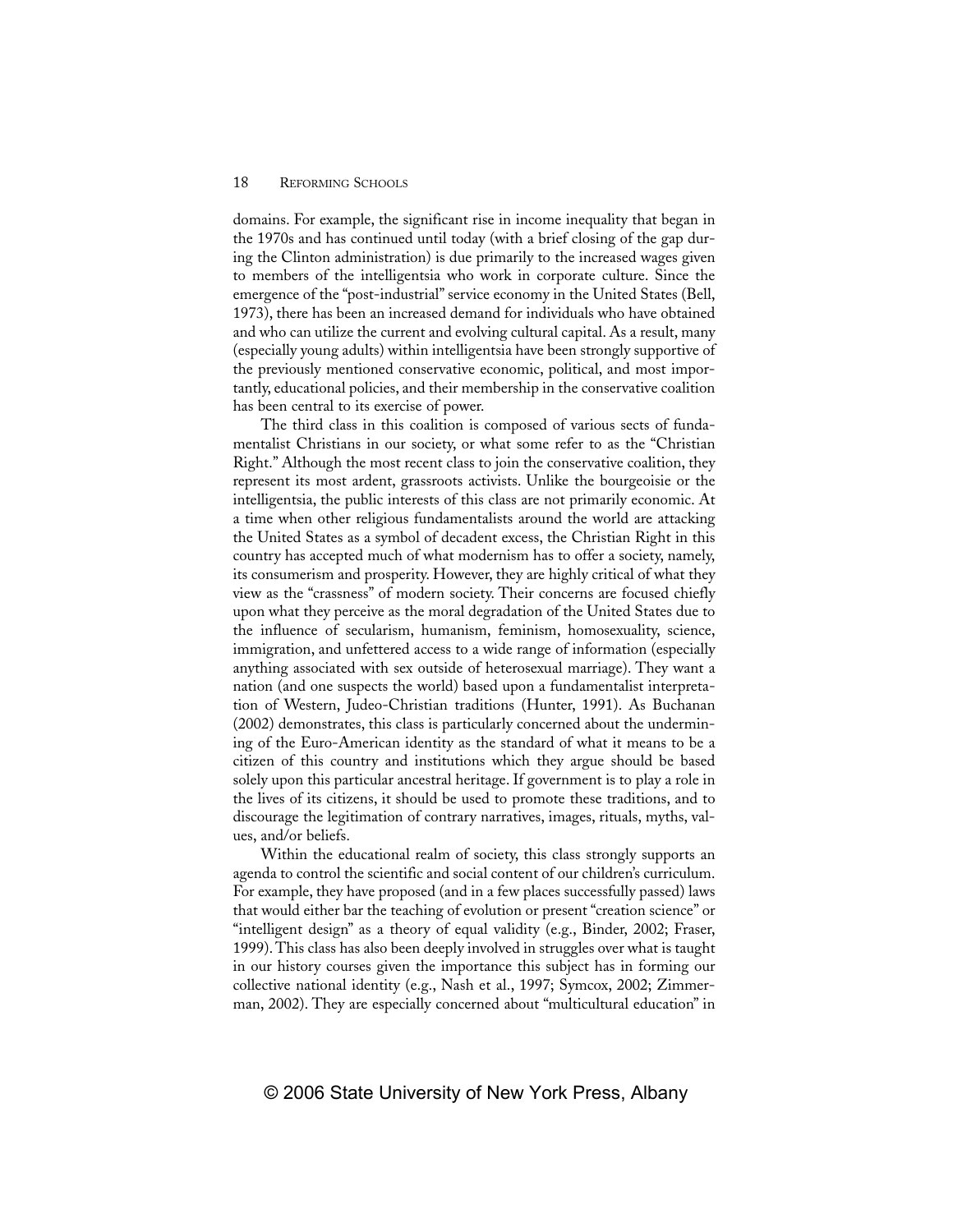which children are encouraged to respect and even celebrate the diverse ancestral heritages of our people (Sleeter and Grant, 1999) and bilingual education (Crawford, 1991, 2000) which they see as a direct threat to children who should assimilate the dominant, northern European cultural influence on our society. They have been vocal supporters of the previously mentioned "skillsbased" curriculum due to their desire to keep what they perceive as "humanistic values" from being taught in public schools. Their support for vouchers is rooted in their desire to have their tax dollars support religious schools, which they believe are more likely to teach "American" (i.e., conservative) ideas and values (Doerr, 1996).

The final class within this coalition is made up of people that many fail to see as a class with particular public interests. This class consists of males who identify themselves with the Euro-American heritage in the United States. This class has felt "under attack" throughout most of the second half of the twentieth century. The gains in political, social, and economic power of women and people of color during the last five decades has often been viewed by many Euro-American males as "at their expense" (Zou and Trueba, 1998). Prior to this time period, the privileges enjoyed by Euro-American males were taken for granted by nearly everyone. Although still dominant, it was not too long ago that this class had exclusive access to the most powerful realms of society, namely, business, government, and the media (Zweigenhaft and Domhoff, 1991, 1998). As a result, they resent the access that other classes have won to these societal spheres. They are particularly threatened by efforts to alter the traditional identity of what it means to be an American, which has historically been based upon mythic images of individuals like George Washington, Thomas Jefferson, and Alexander Hamilton. As one of their most outspoken advocates notes (Buchanan, 2002), until recently, all immigrants who came to the United States were strongly encouraged to assimilate themselves into this Euro-American tradition and identity. To become American, from this perspective, is to adopt (as much as possible) the appearance, characteristics, values, traditions, ideals, knowledge, and mannerisms associated with having an ancestral heritage rooted in the male dominated history of northwestern Europe. Those who had difficulty doing so, such as people of color or women, were simply expected to "get by" the best they could.

Similar to evangelical Christians, this class is primarily interested in the content of our children's social curriculum. They fear the evolution of an American identity that reflects the authentic cultural and gender diversity of its citizenry (Lynch, 2002). To this class, notions of an America that has incorporated and benefitted greatly from the ways in which this nation is Native American, Asian, African, Latin, and female (except as supporters of their men) is anathema to their conception of what has made this country "great." They desire a curriculum that encourages children from various ancestral heritages (and genders) to recognize the unique and overwhelmingly valuable contribution to this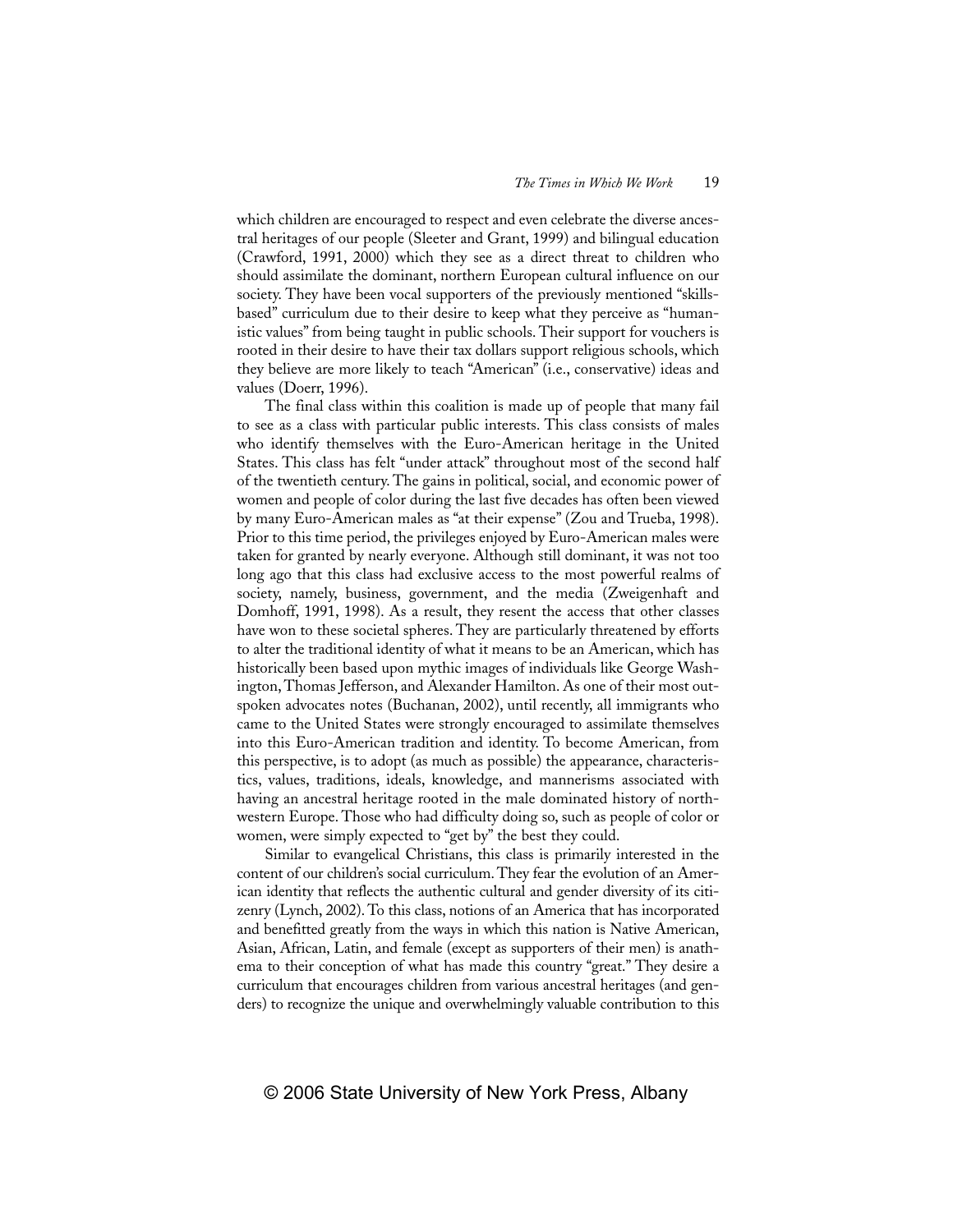country that has come directly from the patriarchal, Anglo-Saxon Protestant tradition in Europe (e.g., our Founding Fathers).

One does not have to be a sociologist to recognize the power of these classes in our society. Their public interests have extremely deep roots in the history of the United States. Capitalism, Christianity, patriarchy, European Puritanism, individualism, and a suspicion of government have, among large numbers of our population, been sacrosanct in the United States. Given the make-up of this coalition and the similarity of their values to the deeply rooted, dominant heritage of America, we should not be surprised at the success of their agenda. The power of this coalition makes working for the progressive education of our nation's children more difficult than perhaps at most other times in our history. However, the idea that this coalition is "all powerful" is a myth we should strongly contest.

Unfortunately, many leftist academics fail to see that there is a coalition of classes that oppose much of the conservative resurgence (e.g., Apple, 2001; Giroux, 1999; McLaren, 2000). This coalition is composed of many intellectuals (e.g., professors, scholars, artists) who, in the West, have a long history of advocating for the "universal good" and for public decisions to be made based upon the intelligent generation and deliberation of information; many individuals within the intelligentsia (particularly lawyers, political activists, journalists, educators, nurses, entertainers) who believe power and influence should rest in the hands of those who utilize academic and artistic knowledge in everyday life; unionized industrial and low-wage workers who want decisions based upon employment security and job opportunities; the majority of African, Jewish, non-Cuban Latino, Asian American, and women who have over the last several decades seen the benefits that come from a society that legitimates and honors the cultural diversity and peoples of our population; and even a few members of the bourgeoisie (e.g., Soros, 2002) who recognize that it is in their long term, economic self-interest to have a more democratic and socially just society.

While opposing much of the conservative agenda, this coalition is considerably weaker due, in part, to its lack of relative wealth and ardor. Unfortunately, many within this opposing coalition have failed to resist significant parts of the conservative educational agenda. For example, many members of these classes are supportive of efforts to define and raise academic standards since they recognize the material and political benefits that can be found in societies with a well-educated work force and citizenry, and have only just begun to question the use of high-stakes testing and standards as the best way to improve the education of our children. Adding to their support for the conservative educational agenda is the failure of leftist educators to articulate and/or obtain a public forum in which to express a compelling, alternative vision of schooling based upon a noneconomic (e.g., democratic, existential) rationale.10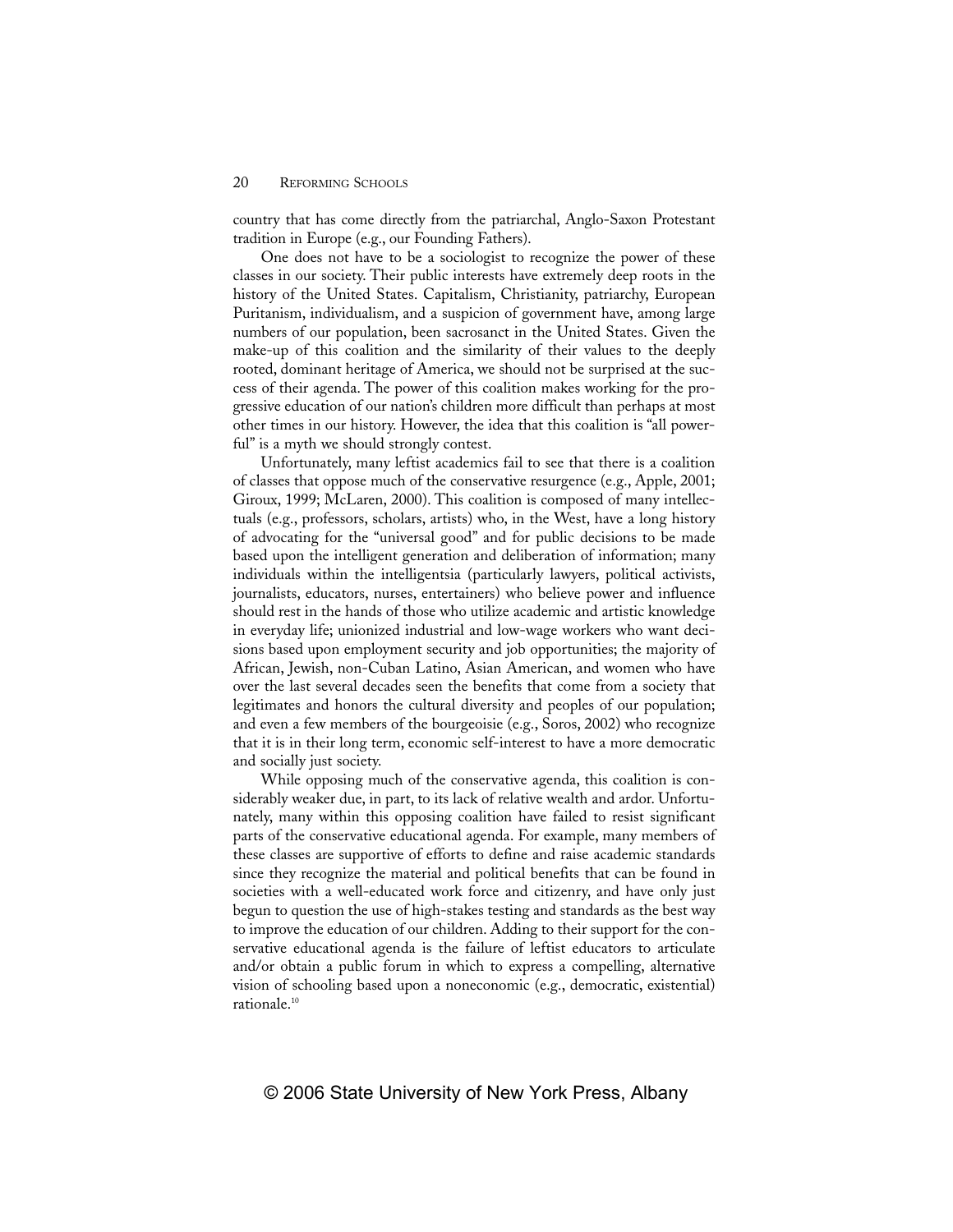As school reformers, we work primarily with members of the intelligentsia (e.g., teachers, administrators, school support staff ). Unfortunately, these members of the intelligentsia are not particularly powerful. First, the educational sphere (in which we all work) is not nearly as powerful as the political, economic, or media realms of society. Second, many of these individuals do not have a long history of being members of the intelligentsia. In most cases, the parents of the teachers and administrators with whom we work were (are) members of the working class. In addition, due to the fact that the education of children is viewed as "women's work," educators are not afforded the same respect and stature as members of the intelligentsia who work in industry or government (Apple, 1986). Third, we also work closely with two classes of people who have virtually no power in our society, namely, poor children and their parents. Although we have worked with and tried to influence the thinking of politicians, business people, and those in the media, the resources we have to do this type of work has been extremely limited. Given the lack of power these classes have relative to the other classes mentioned in this chapter, some may ask, "why bother?" However, it would be a mistake to assume that alterations in a complex society must flow from the top down. To the contrary, it has been our experience (as discussed in chapters 3–6) that, while difficult, much can be accomplished at the "grassroots" level.

#### CONCLUSION: REFLECTIONS ON CHAPTER 1

This chapter has examined the socio-political context in which progressive educators are currently working. It is not a particularly supportive environment. The public discourse on education and recent government policies such as the No Child Left Behind Act can undermine our spirits and encourage us to retreat into our private thoughts. However, it is crucial that we do not become overly discouraged. As we look throughout history, we find it filled with dark times only to be followed by new breakthroughs and progressive leaps. In spite of the conservative nature of our society, there are many educators who are not giving up, and who are determined to provide more meaningful and socially responsible schooling for our children. These individuals are resolved to collaborate, and through this collaboration, deepen the education of their students in spite of the current atmosphere of mistrust and fear that has been generated by the previously discussed conservative coalition of classes in our country.

As will be discussed in the next chapter, our own efforts to foster the education of children based upon values of democracy, social justice, and existential meaning have taken place primarily among those who actually work in school buildings (e.g., teachers, administrators, parents, students, support staff). Although we have, on occasion, entered into both the political and